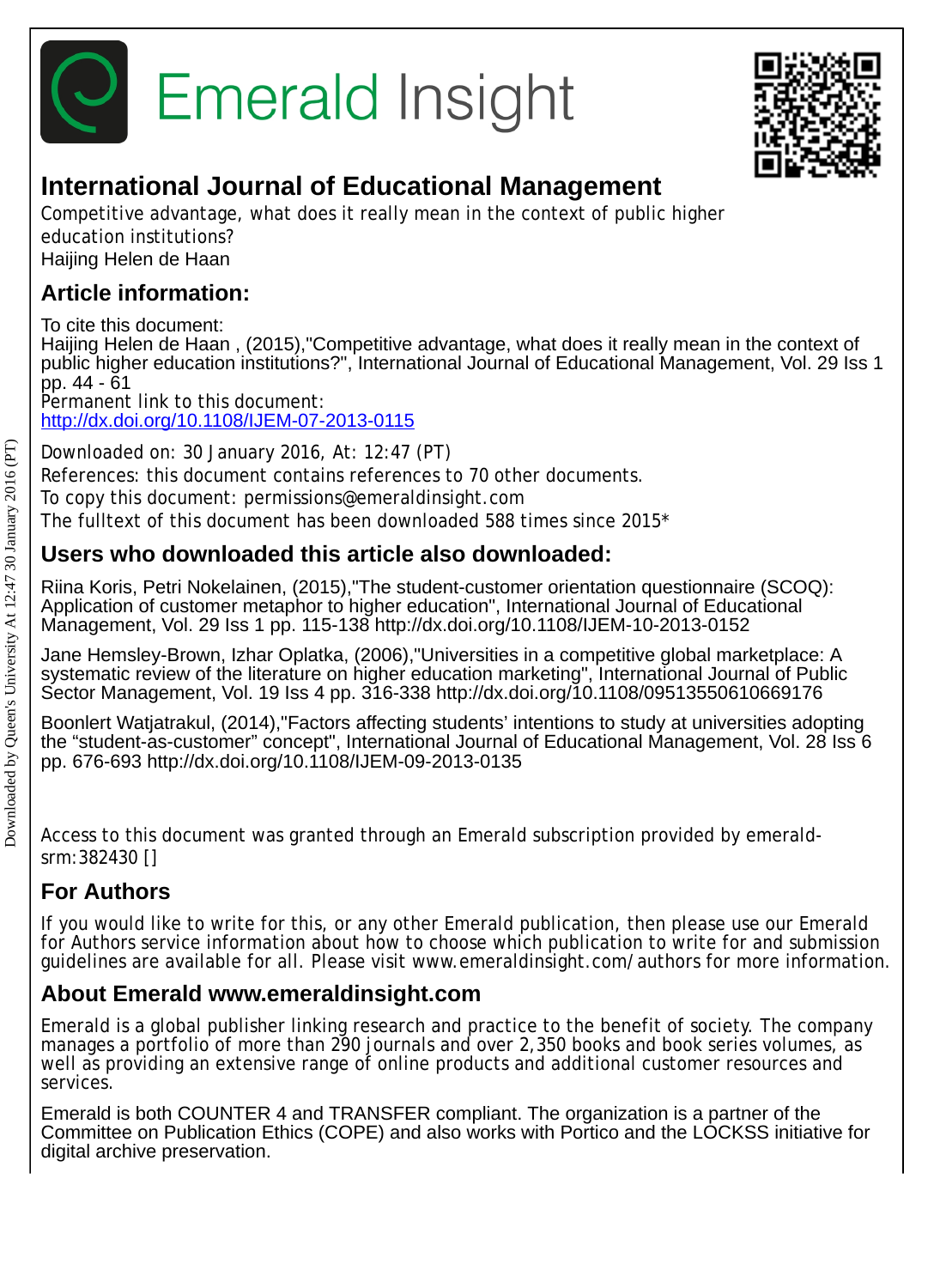\*Related content and download information correct at time of download.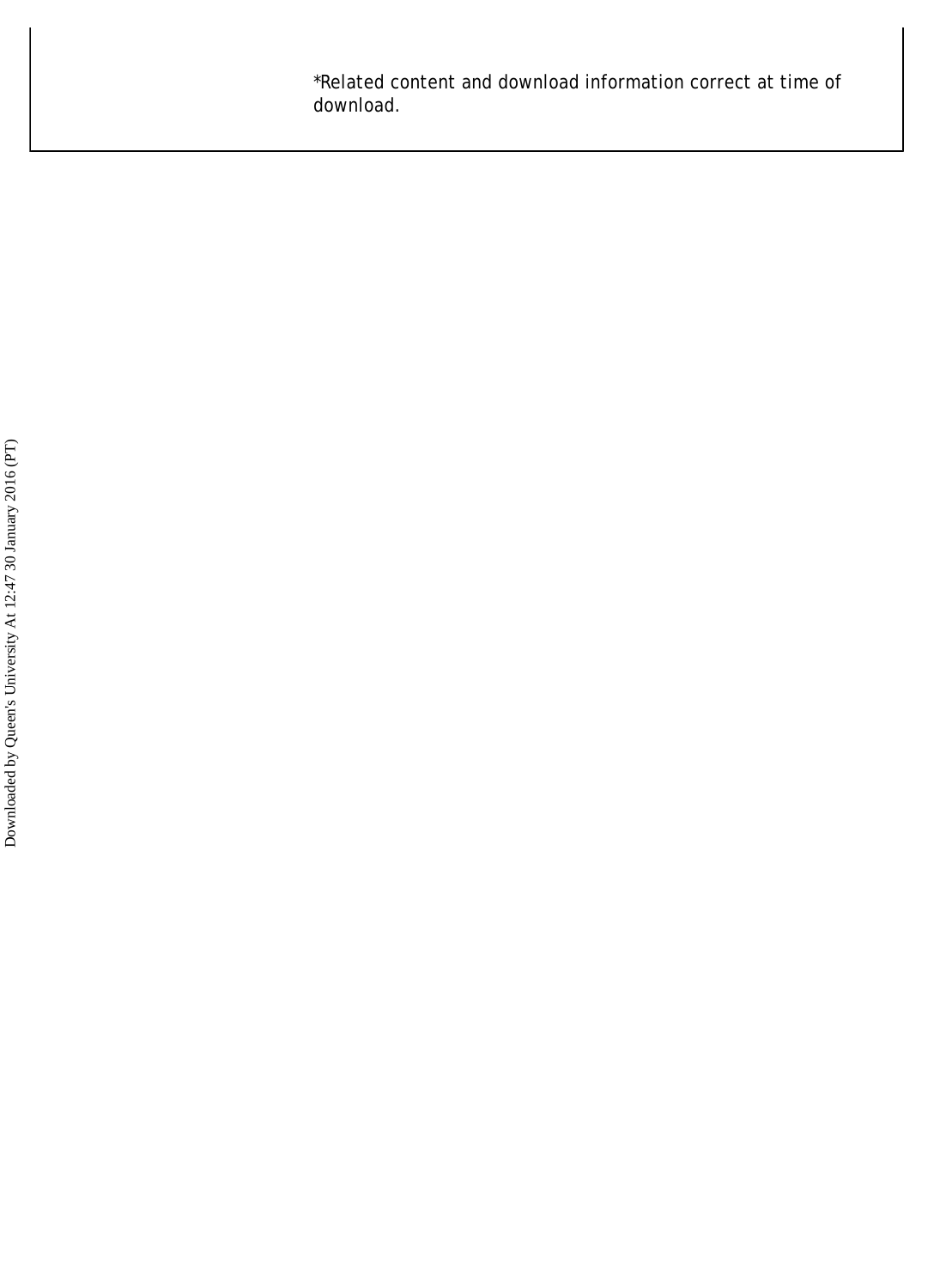IJEM 29,1

44

Received 21 July 2013 Revised 19 October 2013 10 January 2014 Accepted 24 January 2014

# Competitive advantage, what does it really mean in the context of public higher education institutions?

Haijing Helen de Haan

Research Group Governance, Finance and Accountancy, Inholland University of Applied Sciences, Rotterdam, The Netherlands

### Abstract

Purpose – The purpose of this paper is to critically investigate the discourse on "competitive advantage", a concept that has been widely applied in the public higher education sector, but rarely defined and conceptualised.

Design/methodology/approach – In order to get some insightful understanding about how "competitive advantage" is actually manifested in the life and activities of public higher education institutions (PHEIs), it is necessary to obtain data about the perceptions held by education practitioners in different sub-sectors and at various job function levels. In total, 73 interviews at 16 Dutch PHEIs were conducted in the period of 2009-2011.

Findings – By studying the diversified meanings, 13 elements were identified in constructing the competitive advantages sought by PHEIs, and, more importantly the significance of each element is rated and ranked. Furthermore, this research discovered that the research universities and universities of applied sciences perceive this concept differently; also, the practitioners holding different job functions gave divergent meanings to this term. The clarification of this container concept"competitive advantage" leads to the conclusion that the business way of defining "competitive advantage" should be critically reviewed and verified in the context of the public higher education sector.

Research limitations/implications – This study used just two parameters for the selection of individual respondents: their job function and the length of their working experience. Further studies that adopt different selection parameters are, therefore, encouraged as offering the potential to further enrich our knowledge about how competitive advantage is perceived and put into practice. It is hoped that the findings from this research offer some guidance in developing a framework for such further studies.

Practical implications – The sectorial differences revealed by this study can help research universities and universities of applied sciences design their competitive strategies more suitable with their specific characteristics. The job function level differences shown by the research findings can help institutions to identify and close the gaps between the central level and faculty level in their strategic planning and implementation.

Originality/value – The clarification of the container concept "competitive advantage" is unique in the current educational management literature, particularly in both qualitative and quantitative ways. The comparisons between two institutional types and two job function levels may help PHEIs to effectively design competitive strategies according to their specific institutional characteristics and by understanding the gaps between the central and faculty level.

Keywords Competitive advantage, Educational competition, Educational marketing, Public higher education

Paper type Research paper

#### Introduction

Public higher education institutions (PHEIs) are increasingly characterised worldwide by the new dimension of commodification and marketisation (Eckel, 2007; Jiang, 2008; Martin and Lázaro, 2011; Erickson, 2012), and confronted with a big challenge in finding a balance between traditional academic operation and the new but increasingly



Downloaded by Queen's University At 12:47 30 January 2016 (PT) Downloaded by Queen's University At 12:47 30 January 2016 (PT)

> Emerald International Journal of Educational Management Vol. 29 No. 1, 2015

© Emerald Group Publishing Limited

DOI 10.1108/IJEM-07-2013-0115

pp. 44-61

0951-354X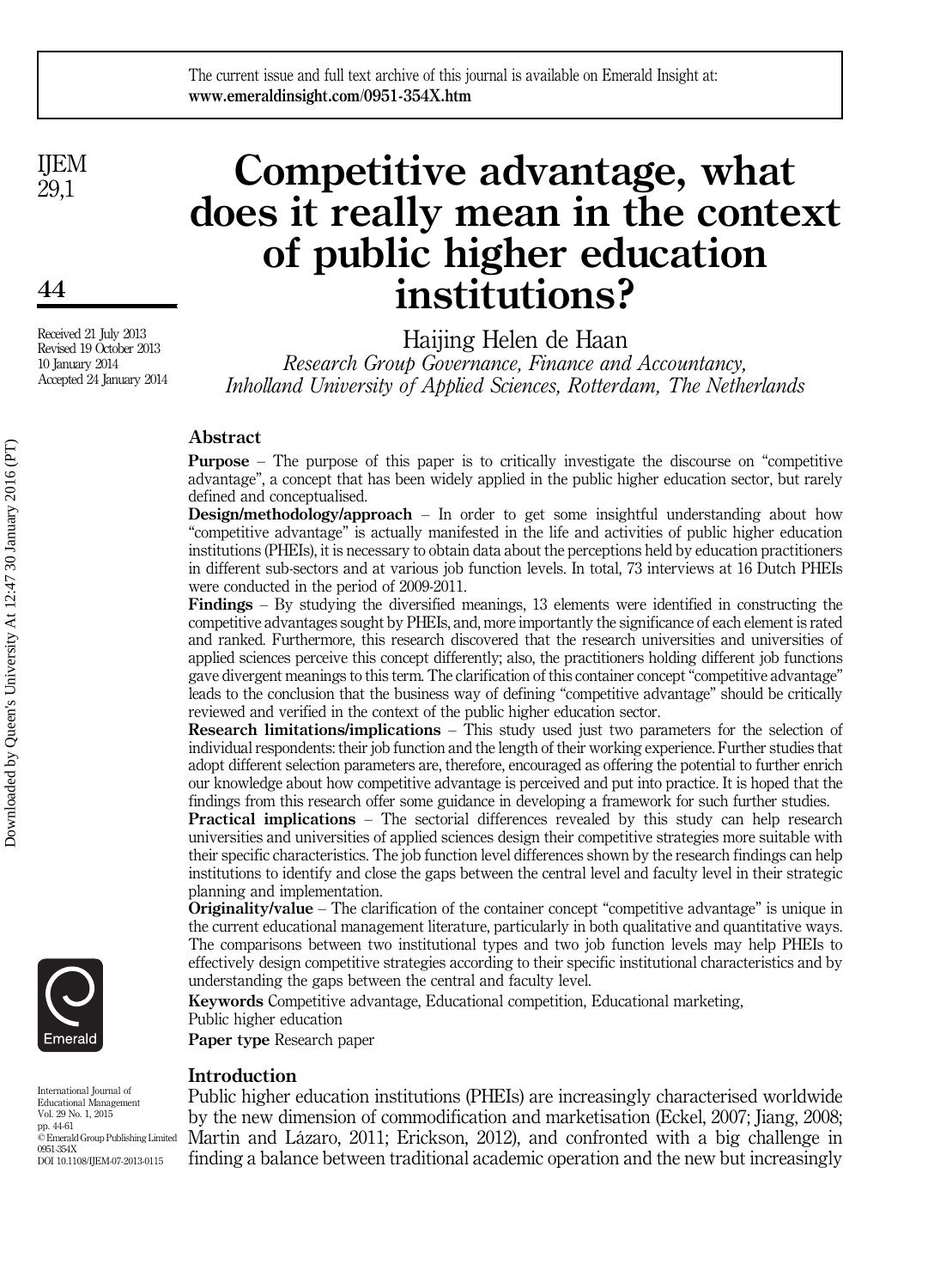dominant market-driven dimension of global competition (Marginson and van der Wende, 2007; Kim, 2009; Cheung and Chan, 2010). In this context, PHEIs are increasingly required to gain competitive advantage in both national and international markets in order to create or maintain a competitive position (Arambewela and Hall, 2006; Chan and Dimmock, 2008; Wilkins and Huisman, 2011).

The notion of "competitive advantage" and related competitive theories were developed originally in the private business sector, but are claimed to be applicable in the public sector (e.g. Porter, 1980; Barney and Arikan, 2001; Powell, 2001). This claim is based on the supposition that PHEIs and firms face the same kind of competition and have the same need to survive and prosper by achieving/realising a better "fit" with their environment (Drazin and van de Ven, 1985; Jenster, 1987; Johnson and Scholes, 2002; Bryson et al., 2007). Particularly when PHEIs are viewed as service providers in a marketplace, the business conceptualisation of "competitive advantage" has been taken as granted (Eckel, 2007; Marginson, 2007; Mazzarol and Soutar, 2008). However, as Knight (2003) pointed out, many business concepts have been widely used in educational administration and management, but little attention has been paid to defining them and understanding their application and implication in the context of higher education. If there is a single lesson that holds true from the business and management literature of the past century, it is that context matters (Volberda and Elfring, 2002). Therefore, the contextual differences between the public higher education sector and the private business sector cannot be put aside by assuming that marketplace, competition and competitive advantage mean the same in both.

This study with both qualitative and quantitative characteristics aims to clarify three questions:

- RQ1. What competitive advantages do PHEIs seek?
- RQ2. In what ranking do they perceive the importance of various competitive advantages?
- RQ3. How to verify the concept "competitive advantage" in the context of public higher education?

In order to answer these questions this paper starts by briefly commenting upon the concept studied by the business and education sector. Second, a brief description of the Dutch higher education sector is provided where the study was conducted. Third, the research method and data analysis results are presented. This research took an empirical approach by interviewing a large number of practitioners  $(n = 73)$  in 16 Dutch universities chosen from the 43 PHEIs in the Netherlands. By comparing the interview data along two dimensions (sectorial and job function), the elements that construct the meaning of "competitive advantage" and their significance in the Dutch PHEIs context are presented. Finally, the findings from data analysis led to a discussion on how the business way of defining "competitive advantage" can be verified in the context of the public higher education sector.

Definitions of "competitive advantage" in the business and education sector

**Competitive** advantage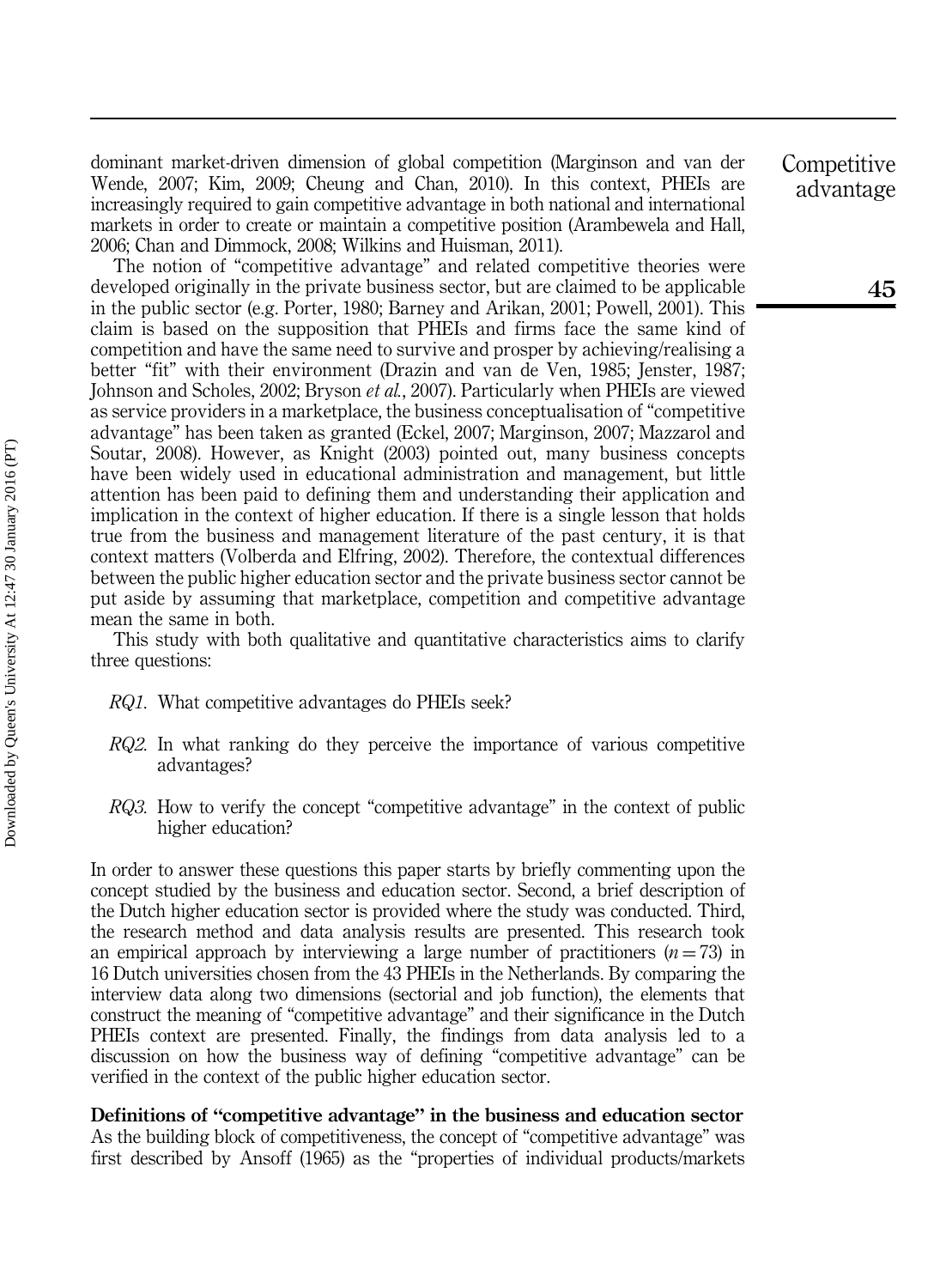which will give the firm a strong competitive position" (p. 79). Uyterhoeven *et al.* (1973) referred to competitive advantages as the manner in which a firm applies its skills and resources to gain superior return on investment in a product market. The term "competitive advantage" has gained popularity mainly in the private sector because of the work of Michael Porter during the 1980s of the last century (Mooney, 2007). The essence of Porter's (1980) "five forces model" is that the structure of an industry determines the state of competition within the industry. The five structural forces are threat of new entrants, bargaining power of suppliers and buyers, threats of substitute products and competitive rivalry within an industry. These forces collectively determine the ultimate profit potential of a firm and the competitive position of that firm within an industry. Porter did not give a definition of the term "competitive advantage", but linked it with the concept of "value" by arguing that creating value for buyers is the means to attain competitive advantages. Therefore, a firm has a competitive advantage when it creates more economic value than its rivals, and this competitive advantage in return will enable the firm to earn greater economic value than its competitors. The notion of "competitive advantage" is made more precise by equating it with "added value" to a firm because the added value might increase more chances of firm survival (Adner and Zemsky, 2006). The added value comes from a firm's high performance, therefore a link is also created between high performance and competitive advantage (Greve, 2009).

PHEIs have to face competition with respect to obtaining governmental and/or research funds, which implies the possession of specific qualities of teaching and research in the institution; in attracting students, which implies specific marketing capability in gaining recognition of their quality (Knight, 2004; Marginson, 2007); and "in building a reputation which depends on a volatile combination of factors involving everything from Nobel prizes to athletics" (Edwards, 2007, p. 379). PHEIs do not only compete with each other, they are also confronted with the competition formed by private education institutions and companies for market share in the recruitment of international fee-paying students; offering for-profit education and training programmes; or selling education services like language testing or accreditation (Naidoo, 2010; Knight, 2011).

The concept "competitive advantage" and the related theories have expanded their application from product to service, from profit generation to value creation, from the quality of specific product/service to the overall performance of an organisation. While this concept is expanding, at the same time there is a profit-seeking/ profit-making area that PHEIs have been pushed into because of government budget cutting, marketisation of the public sector, increasing student mobility, and the growing knowledge economy. As a result of these external factors, competitive advantages theories have gained their popularity in the public education sector; terms like "competitive advantage", "competitive position", "competitive strategy" have often appeared in the policy paper, promotion materials and university web sites. The popularisation of this concept in the education sector might also be attributed to the internal factors. Higher education institutions have always had the "gene" of being competitive in trying to reach high academic standards, to achieve academic excellence, and to obtain international reputation and status. Also students' engagement in a learning community and the success of their future career increasingly make up a great part of growth strategy at many PHEIs, and this also implies the use of new tools such as internationalisation, marketing and promotion for enhancing competitive advantages (Chan and Dimmock, 2008; Naidoo, 2010).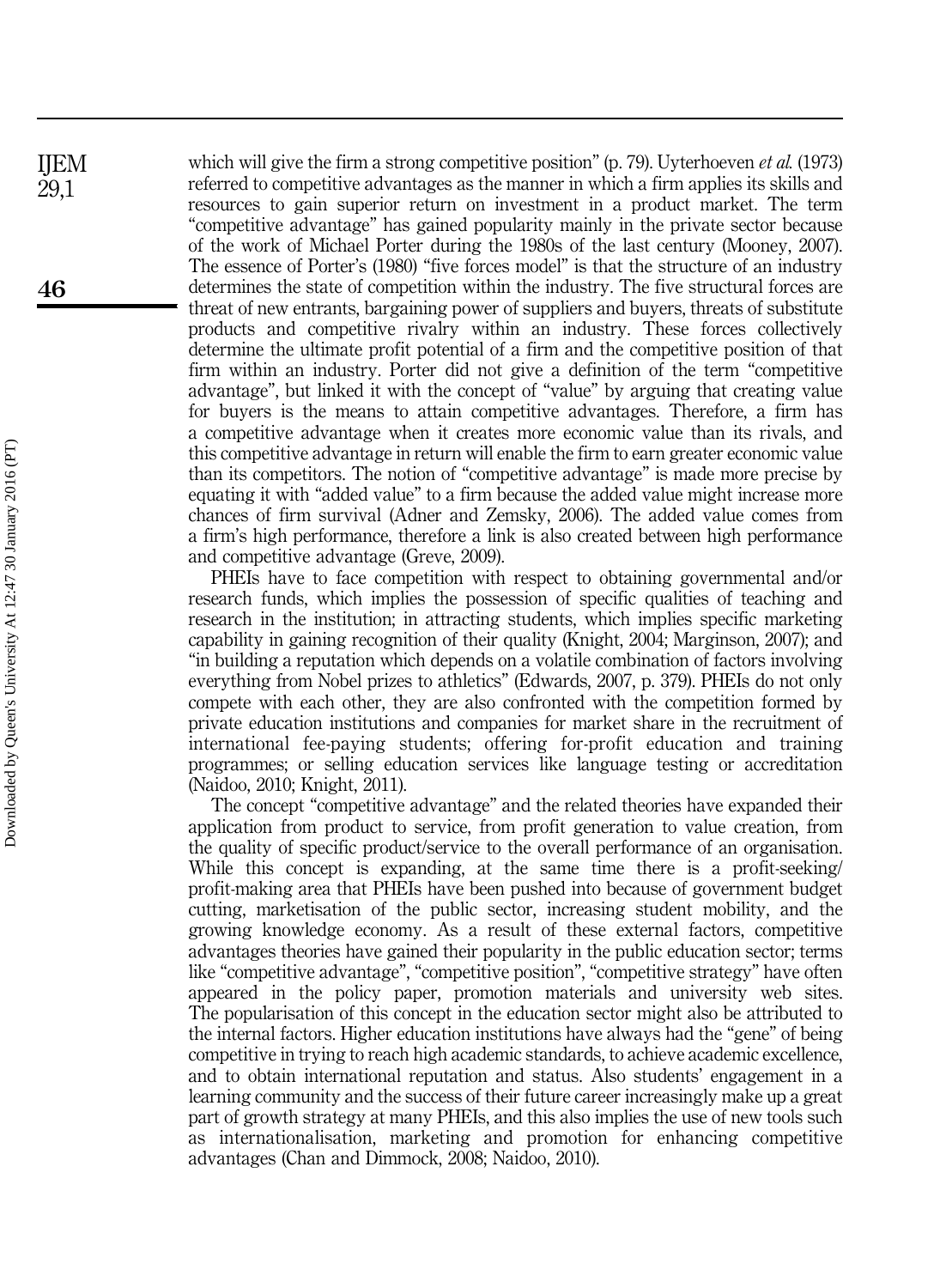Although we may find the popularisation of "competitive advantage" has naturally evolved, surprisingly, there is little to be found in the education or public management literature on what the concept "competitive advantage" actually means for PHEIs. Among the scarce published work covering this term (e.g. Mazzarol and Soutar, 1999, 2008; Lynch and Baines, 2004), education researchers seem to accept the business definition of the term and apply it to the education context without further clarification. Some studies can be found in the business school literature, but the central theme seems to be "how" to achieve and develop competitive advantage, rather than defining "what" this term means (e.g. Lash and Wellington, 2007; Greve, 2009; Reeves and Deimler, 2011; Peterson, 2013).

The competition in the PHEIs' context is not pure market competition, but a mixture of traditional academic competition and the newly introduced market competition. The limited research that can be found in the education and business school literature in defining this concept in the specific context of PHEIs, shows that the complexity of education market competition has not been fully recognised. Therefore the potential effects and costs of intensified competition on the development of higher education has not been sufficiently considered, although many scholars (e.g. Kirp, 2004; Luijten-Lub *et al.*, 2005; Marginson and van der Wende, 2007; Eckel, 2007; Marginson, 2007; Lovegrove and Clarke, 2008; Larsen et al., 2009) expressed their concern some years ago. As long as PHEIs rely on modes of economic rationality from the business sector, such as economies of scale to maintain competitive advantage (Pratt and Poole, 1999-2000; Welch, 2002), the relatively low level of theoretical development on the business concepts remains a weakness in the education sector (Huisman, 2007).

#### The context of Dutch higher education sector

This research studies the concept "competitive advantage" by studying its current applications in the Dutch higher education sector, where, in common with many countries, the government is the principal financier and chief provider of higher education. The Netherlands has two main types of higher education institutions: research universities (RU) and universities of applied sciences (UA). Among the 14 RUs and 39 UAs, the UA sector enrols almost two-thirds of Dutch higher education students (Nuffic, 2011a). The RUs and UAs are regarded as "equal but different" (Goedegebuure, 1992; De Boer *et al.*, 2010). They are equal because both sub-sectors are indisputably part of the Dutch higher education system; they are different because some general features distinguish them from each other. For example, most RUs have a longer history (the first Dutch research university was established in 1575), carry out fundamental research, and primarily offer academically-oriented programmes. RUs strive for a greater autonomy, and academics are in a stronger decision making position vis-à-vis managers (Theisens, 2004). The UAs were set up much later with a strong regional focus and the intention to offer study programmes with a strong vocational orientation. Not having a tradition of academic self-governance, the state control has always been much tighter for the UA than for the RU sector (De Boer and Goedegebuure, 2007).

Although these two sectors are gradually growing closer, this binary system has remained relatively stable in recent years. The distinction between "higher professional" and "academic" education has been perceived as an important form of differentiation that matches the prior education of students as well as labour market needs (Lepori and Kyvik, 2010). The division of the UA and the RU sector not only

**Competitive** advantage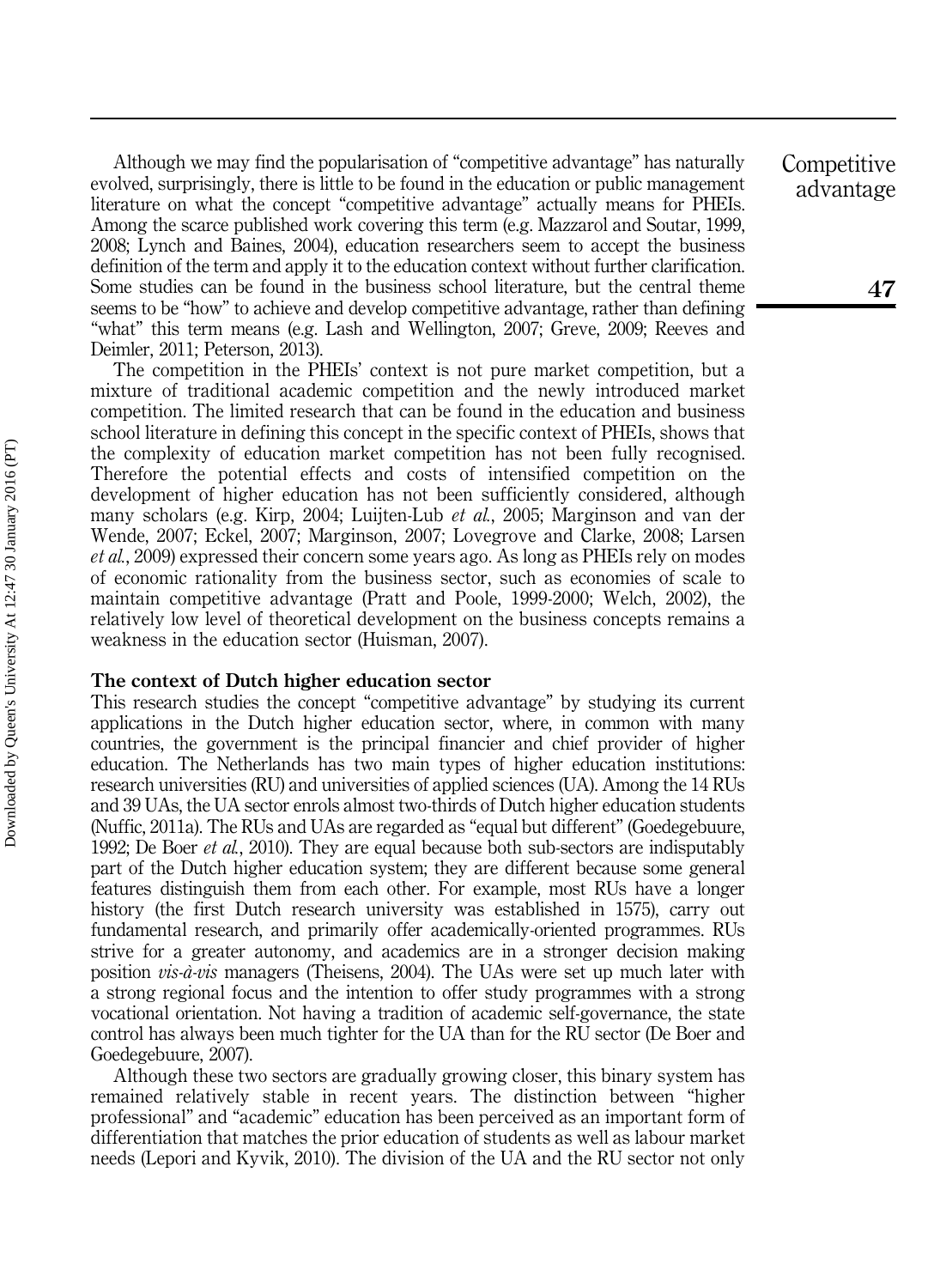exists in the Netherlands, but also in many other European countries such as Germany, France, Belgium and the UK. Many of the sectorial characteristics described above can be found in the studies of other countries (e.g. Lepori and Kyvik, 2010; Witte et al., 2008; Theisens, 2004). In common with many other countries, the Dutch higher education system has been subject to numerous reforms, many with the aim of reducing costs, to increase efficiency or to enhance quality, to become more performance driven, to adopt methods from the private sector, to strengthen institutional independence and managerial technologies (De Boer et al., 2007; Leisyte et al., 2008). Because of these commonalities, the Dutch case can provide us with information and insights that are useful for PHEIs in many other countries that have a similar binary system.

#### Research method

Semi-structured interviews offer respondents the opportunity to tell lengthy stories and answer more on their own terms, thus allowing deeper probing into the topic (May, 2001). Therefore, this method was chosen to collect authentic statements and meaningful information of personal experiences and contextual factors, in order to achieve a better understanding of the meanings given to "competitive advantage" by education practitioners. In total 73 interviews were conducted in the period of 2009-2011. Furthermore, the qualitative interview data were analysed with a quantitative method. The added value of applying a quantitative method to qualitative research is that it helps to focus on "measuring the parts in an issue" (Tavallaei and Talib, 2010, p. 571). For example, this research applies quantitative methods to determine the relative importance of different elements (these are the parts) in contributing to competitive advantage enhancement (this is the issue); as well as to clarify the different weights given by respondents to the elements (these are the parts) that construct the total perception of the three key concepts (these are the issues).

In order to produce a synthesis that represents the whole Dutch public higher education system, the institutions were selected from various geographical locations; comprehensive and specialised universities (business school, technical university, agricultural university, etc.). Eight institutions were chosen from each sector among 14 RUs and 39 UAs. The selection of eight institutions represents institutional diversity while remaining practically manageable. Moreover, there is a greater homogeneity among institutions in the UA sector compared with the RUs in terms of study subjects (Nuffic, 2011b), organisational management structure and culture (Theisens, 2004), therefore choosing the same number of institutions from the UA sector has little impact on the comparative representativeness of the two samples.

The selection of interviewees is based on two parameters. First of all, wherever possible, respondents were selected on the basis of the length of their working experience at their functions, which suggests that they will have sufficient knowledge of their institutions and adequate experience with their functions. Second, the interviewees were selected from the central level (e.g. board members, marketing managers, administrators, policy advisors) and faculty level with or without management functions (e.g. deans, coordinators, lecturers and researchers). These two parameters were used primarily because the focus of the study is their role as institutional functionaries in different sectors and at different job function level. It was anticipated that differences between private individuals (age, gender, academic background, etc.) might influence their perceptions. However, such differences at least are subservient to the professional contextual parameters of position and experience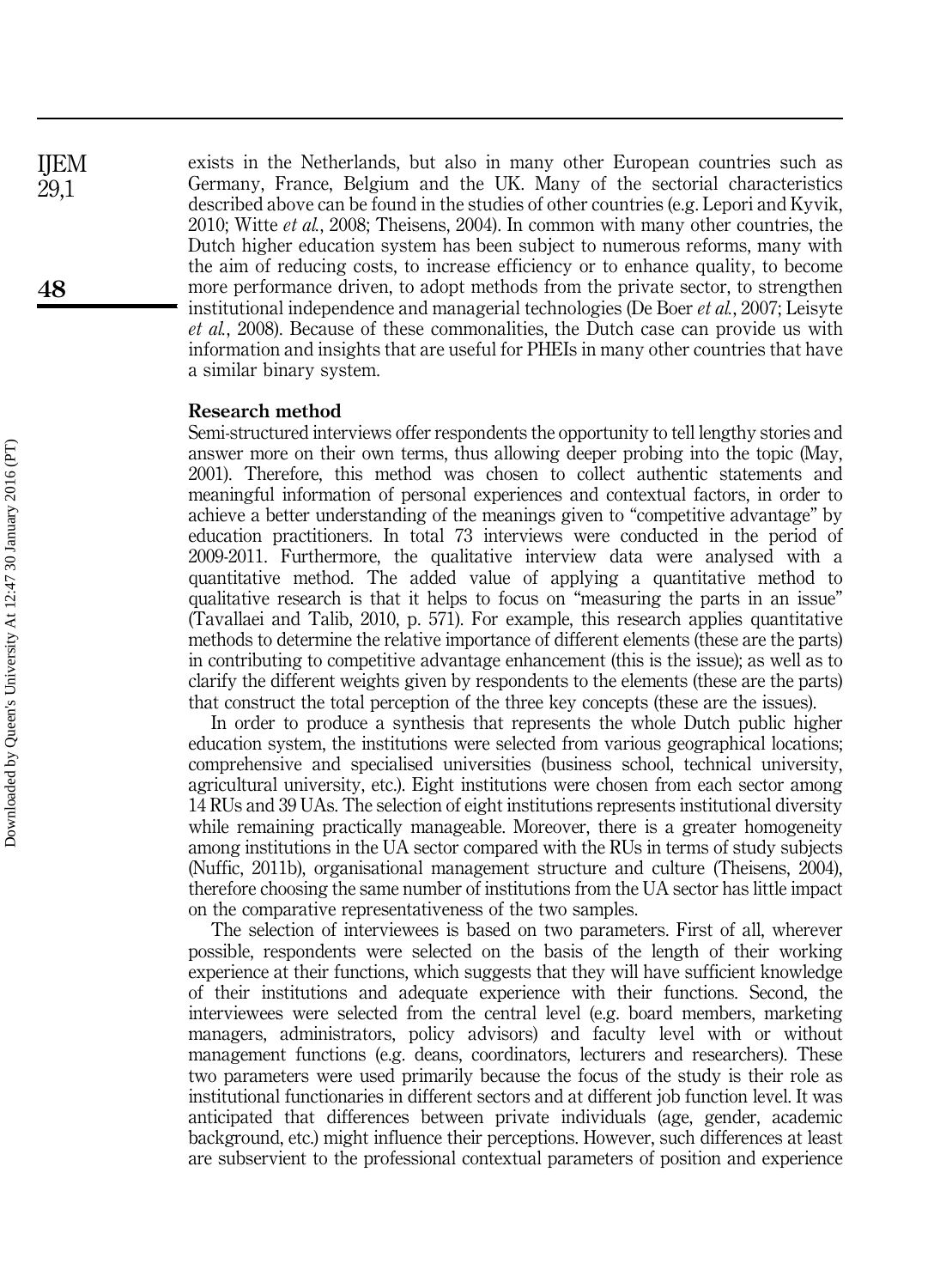when their opinions were sought in relation to their professional practice. Further studies that adopt different selection parameters are, therefore, encouraged as offering the potential to further enrich our knowledge. The interviews were elaborated based on the core question "what is your understanding of competitive advantage in the context of PHEIs?" In total more than 120 hours of interviews were recorded and transcripts were approved by the interviewees before being used for data analysis. The interviews were conducted in English for the convenience of data processing and to avoid the risk of losing authentic expressions of the interviewees after translation.

Atlas-ti computer programme, a tool that supports qualitative social research activities involving the interpretation of texts and discourse analysis, is used to help the data analysis. As the result, a large group of codes were created based on the words and expressions spoken by the interviewees. According to the similarity of these words and expressions, they were brought together under one code. Frequency table was then constructed by identifying each interviewee who made reference to each of the elements and recording them in the appropriate cell according to their function level and institution type. Any individual referring to one of these elements is recorded once only in the appropriate cell, no matter how many references (s)he made to it in the interview. Throughout the 73 interviews the difference in terms of frequency was not extreme, by which I mean that, for example, one interviewee mentioned one element once, while another mentioned it only twice or three times more, rather than ten. Since the difference of frequency is not significant, no additional weighting factor was introduced. Through continual comparison with the raw data, core categories were distilled down into constructs which enabled the links between categories to be established (Charmaz, 2000) and the data to be situated into a meaningful whole (McCann and Clark, 2003). This data analysis process led to the identification of 13 elements constructing the concept "competitive advantage" (Table I). The data analysis went further to make the comparison between the sub-sectors (UAs and RUs) as well as function levels (the central and faculty level). These research findings are presented below.

### Research finding 1: perceptions of "competitive advantage" in the UA and RU sector

Although the division of two sub-sectors (UA and RU) exists in many European countries, the current education literature seems to treat them similarly when talking about institutional competitive advantage. The interview data reveal some interesting differences between interviewees from these two sub-sectors in perceiving institutional competitive advantage (see Table II and Figure 1).

The greatest differences between the RUs and UAs are in Element 6. Ranking position, the 47 per cent more value given by the RU interviewees than the UA interviewees appear the highest among all other elements. It is worth noting that the RU interviewees referred the ranking mainly to the international ranking lists, while the UA interviewees talked about the national ranking. Knowing that the most popular world rankings (e.g. Times World University Ranking, Shanghai Jiaotong's Academic Ranking of World Universities Shanghai JiaoTong ranking) only include the RUs, I conclude that the RUs see their international ranking position as marks for their competitive advantage, and they intend to establish and strengthen their international position through promoting this competitive advantage. Neither of these ways is commonly applicable for the UAs because they are not included in the international rankings and their priority target group is still the local students in the surrounding **Competitive** advantage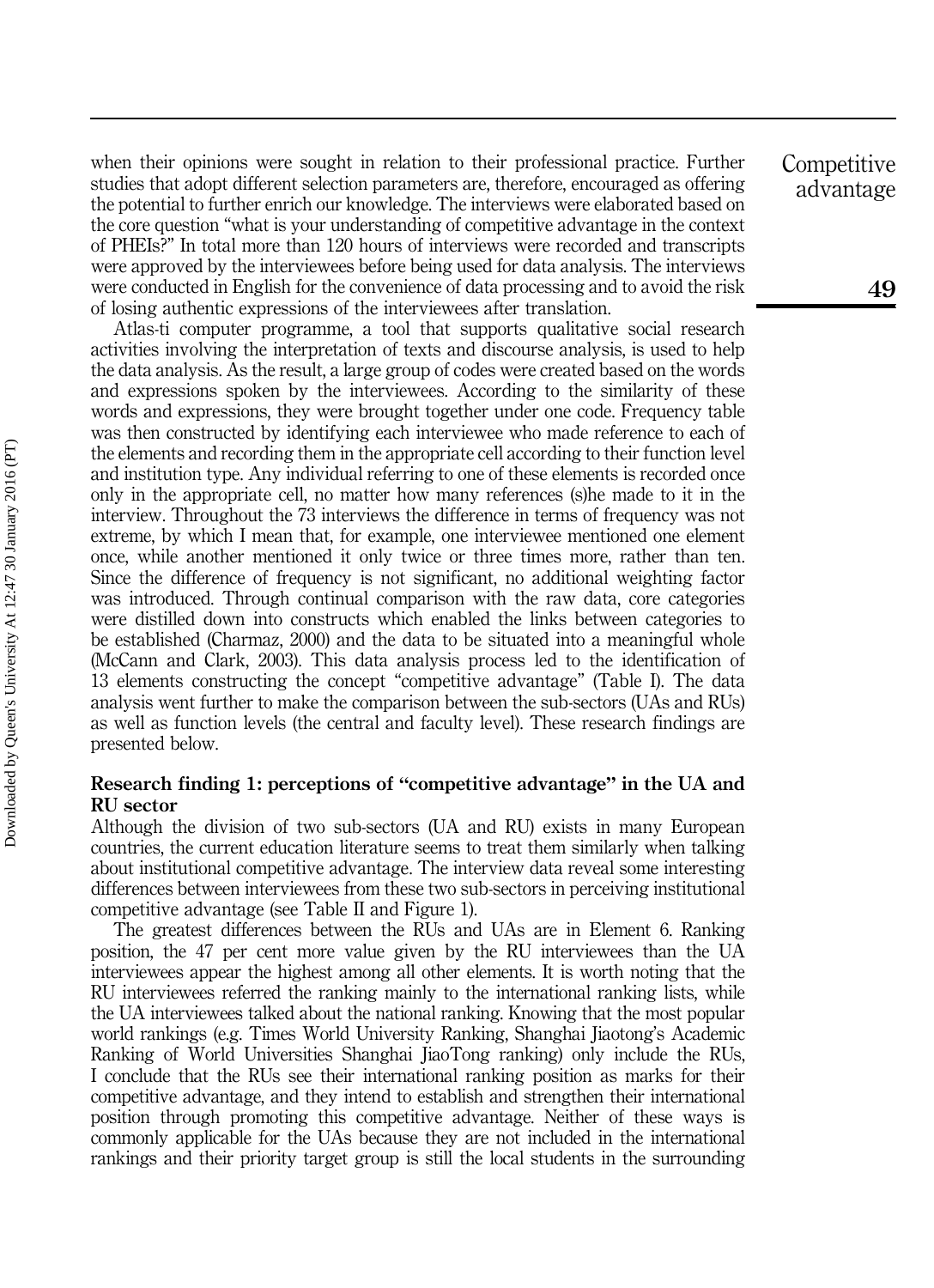| IJEM<br>29,1                          |                                                                                                                                                                   | The number of<br>The number of<br>interviewees<br>interviewees<br>at central level in<br>at faculty level in<br>both sectors: 36<br>both sectors: 37 |                                   |              |                                   |
|---------------------------------------|-------------------------------------------------------------------------------------------------------------------------------------------------------------------|------------------------------------------------------------------------------------------------------------------------------------------------------|-----------------------------------|--------------|-----------------------------------|
|                                       | Elements                                                                                                                                                          | sector: 19                                                                                                                                           | In the UA In the RU<br>sector: 18 | sector: 20   | In the UA In the RU<br>sector: 16 |
| 50                                    | 1. Quality: education and/or research $(82\%)$                                                                                                                    | 16                                                                                                                                                   | 13                                | 17           | 14                                |
|                                       | 2. Reputation/brand/image/attractiveness (75%)                                                                                                                    | 14                                                                                                                                                   | 14                                | 14           | 13                                |
|                                       | 3. Unique selling point, being different $(60\%)$                                                                                                                 | 14                                                                                                                                                   | 10                                | 10           | 10                                |
|                                       | 4. Growth of student numbers $(52\%)$                                                                                                                             | 12                                                                                                                                                   | 12                                | 6            | 8                                 |
|                                       | 5. Quality: buildings, facilities and services $(49\%)$                                                                                                           | 8                                                                                                                                                    | 13                                | 8            |                                   |
|                                       | 6. Ranking position $(37\%)$                                                                                                                                      | 3                                                                                                                                                    | 10                                | 3            | 11                                |
|                                       | 7. International partnerships/cooperation $(36\%)$                                                                                                                | 9                                                                                                                                                    | 8                                 | 3            | 6                                 |
|                                       | 8. Geographic location/living environment (29%)                                                                                                                   | 8                                                                                                                                                    | 3                                 | 8            | 2                                 |
|                                       | 9. Doing better, being the best $(26\%)$                                                                                                                          | 3                                                                                                                                                    | 4                                 | 6            | 6                                 |
|                                       | 10. Experiential knowledge (23%)                                                                                                                                  | 4                                                                                                                                                    |                                   | 4            | 2                                 |
| Table I.                              | 11. Competitive position of the Netherlands $(22\%)$                                                                                                              | 5                                                                                                                                                    | 4                                 | 6            |                                   |
| Elements of                           | 12. Alumni network $(10\%)$                                                                                                                                       |                                                                                                                                                      | $\overline{2}$                    | $\mathbf{1}$ | 3                                 |
| "competitive                          | 13. Accreditation certificate $(4\%)$                                                                                                                             |                                                                                                                                                      | $\overline{2}$                    | $\Omega$     | $\theta$                          |
| advantage" and<br>their significances | <b>Note:</b> The percentage is the proportion of the total number of interviewees within each category who<br>made at least one reference to a particular element |                                                                                                                                                      |                                   |              |                                   |

|          |                                                                                   | UA $(\% )$ | $RU$ $\%$ ) | Difference $(\% )$ |
|----------|-----------------------------------------------------------------------------------|------------|-------------|--------------------|
|          |                                                                                   | 85         | 79          |                    |
|          | 1. Quality: education and/or research<br>2. Reputation/brand/image/attractiveness | 72         | 79          | 6                  |
|          | 3. Unique selling point, being different                                          | 62         | 59          | 3                  |
|          | 4. Growth of student numbers                                                      | 46         | 59          | $-13$              |
|          | 5. Quality: buildings, facilities and services                                    | 41         | 59          | $-18$              |
|          | 6. Ranking position                                                               | 15         | 62          | $-47$              |
|          | 7. International partnerships/cooperation                                         | 31         | 41          | $-10$              |
|          | 8. Geographic location/living environment                                         | 41         | 15          | 26                 |
| vsis on  | 9. Doing better, being the best                                                   | 23         | 29          | $-6$               |
| ιve      | 10. Experiential knowledge                                                        | 21         | 26          | $-5$               |
| e" along | 11. Competitive position of the Netherlands                                       | 28         | 15          | 13                 |
| ial      | 12. Alumni network                                                                | 5          | 15          | $-10$              |
|          | 13. Accreditation certificate                                                     | 3          | 6           | -3                 |
|          |                                                                                   |            |             |                    |

regions of the university. This means that they have no independent means of measuring their relative international position, thereby reducing the significance of this element.

In "positional" terms, the RUs have the option of explaining their competitive advantages derived from their academic position, marked with the international rankings, which explains why the ranking position (Element 6) is given much higher value (47 per cent) than the geographic location (Element 8). In opposite, the UAs, having a competitive advantage from an academic position is not an obvious option because they have been largely excluded from the international ranking competition. Instead, the geographic location of institutions can give certain advantages to their

Table II. Data anal "competiti advantage the sector dimension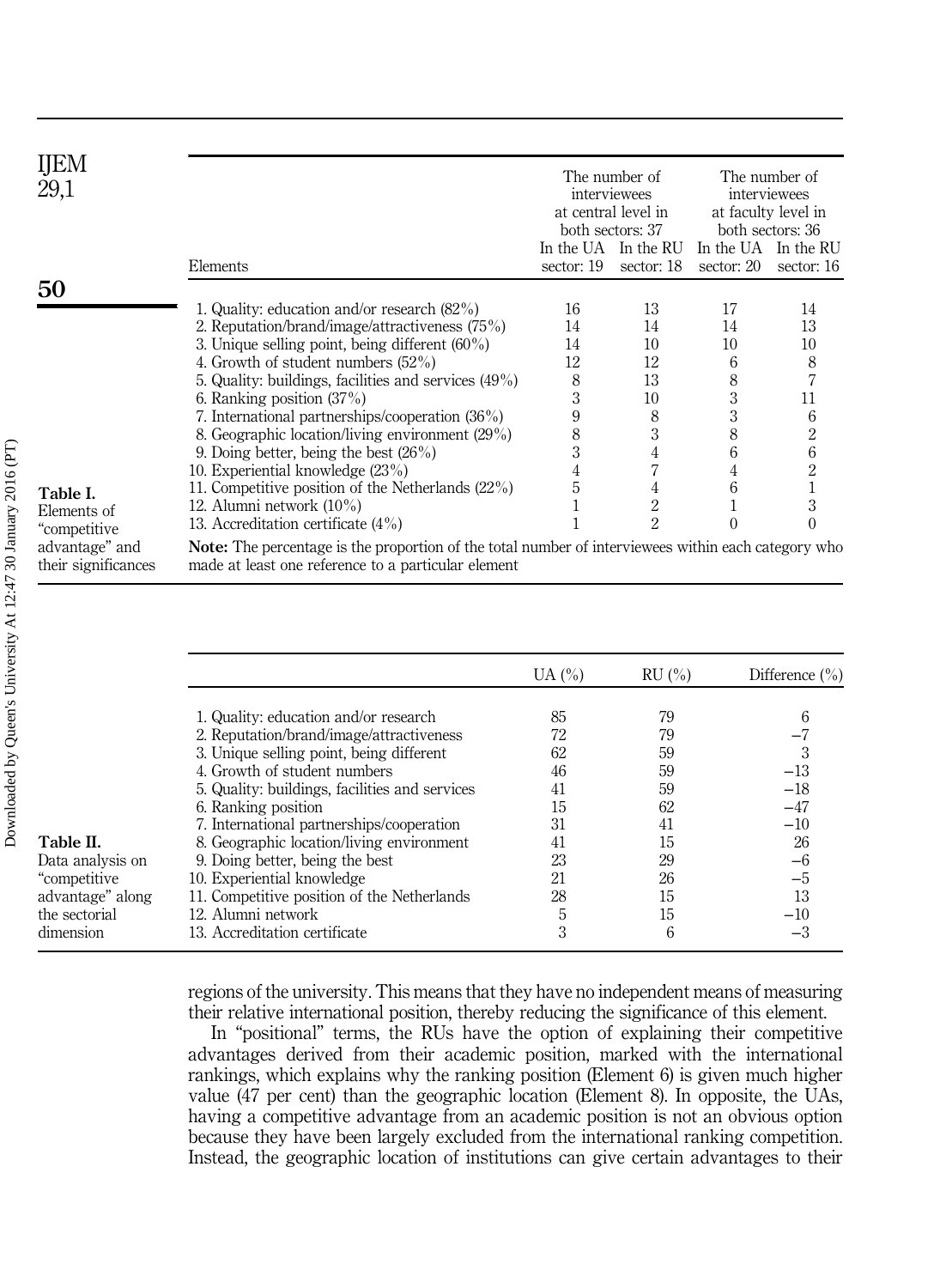

marketing activities, for example: the fame of London and Amsterdam can add value to the branding of institutions which locate in these cities. If the institution's name entails a well-known geographic location name (e.g. INHolland University), the association that potential students make with "Holland" may also be advantageous.

This also explains the second highest difference (26 per cent) between these two sectors on Element 8 geographic location/living environment. The UA interviewees to geographic locations and living environment over the ranking position indicates that the UAs are less interested in using ranking position for their competitive advantage. This may be explicable by the fact that the 39 UAs are more widely spread across the country than the 14 RUs, and are located in cities which are less likely to be well known by international students. As IP2 (UA) said "students always ask 'where is the city of your university?'", the UAs need to clarify their location and stress the living experience to emphasize their competitive advantage.

Interestingly, 13 per cent more weight is given to the importance of Competitive Position of the Netherlands (Element 11) by the UA interviewees than those from the RUs. This comparison reveals that the UAs that do not source competitive advantage from the ranking position, search for more opportunities in tapping into other sources that may bring them competitive advantages, such as the geographic location and living environment of the university, nationally specific advantages of the Netherlands (e.g. English speaking country, large number of English taught programmes).

The proportion of RU interviewees mentioning the growth of student numbers (Element 4) and the quality of buildings, facilities and services (Element 5) exceeded that of the UA staff by 13 and 18 per cent. The growth of student numbers partly depends on how well the buildings and facilities and services satisfy students; meanwhile good quality buildings and facilities and satisfactory services can help to increase student numbers. In addition, the interviewees from the UA sector mentioned that the programmes developed and provided by the UAs are similar in terms of subjects. This can be confirmed by the fact that the RUs together offer 432 Bachelor and 901 Master programmes, while UAs, having almost two-thirds of Dutch higher education students, offer only 347 programmes in all (Nuffic, 2011b). Therefore, the growth of student numbers in the UA sector depends comparably more on the facility/service level and student satisfaction with their overall experience at the university and outside of it. This finding also confirms the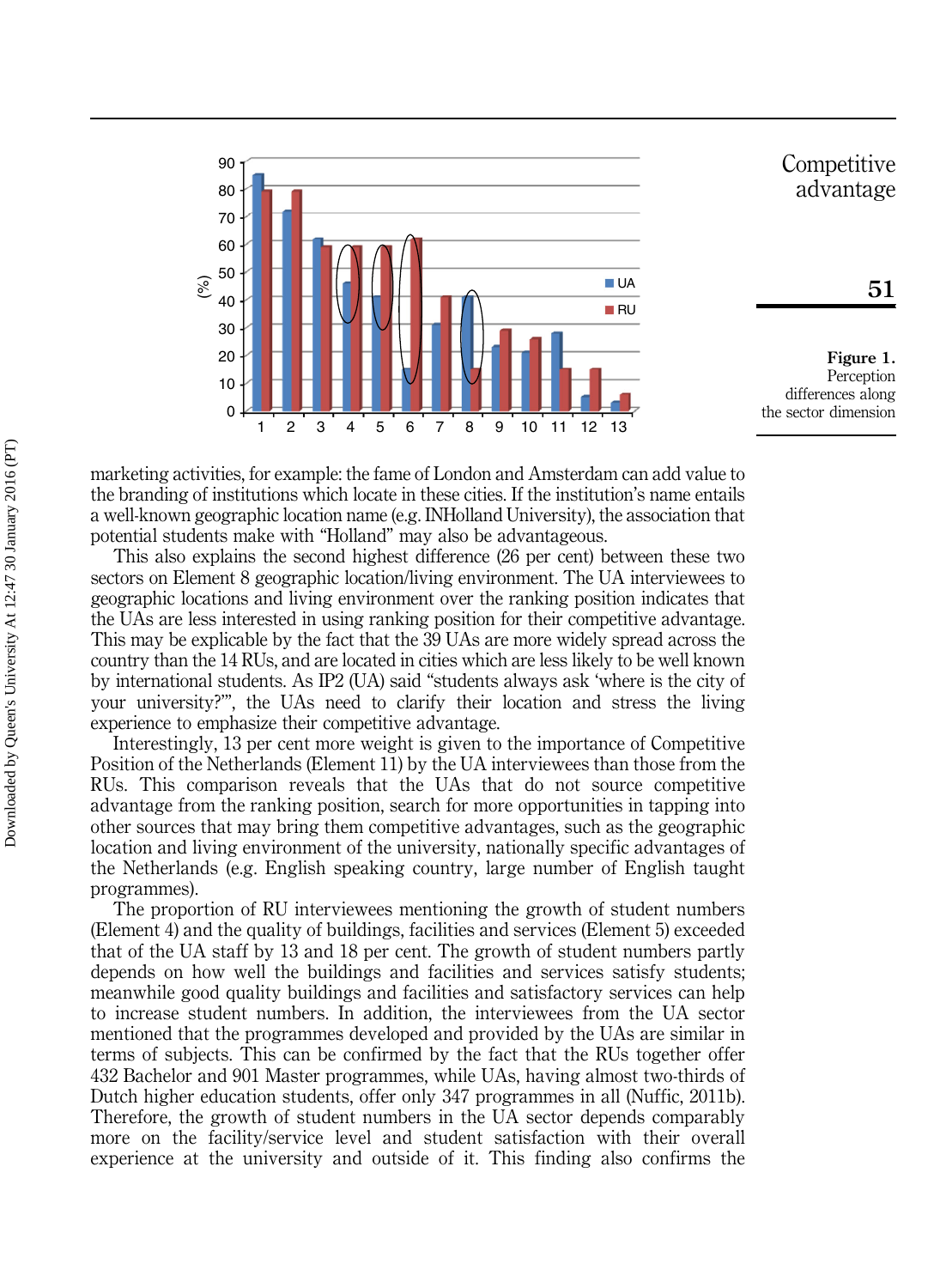26 per cent more weight given by the UA interviewees to Element 8 Living Environment, as claimed by IP22 (UA):

If you take a look at the building, the accommodation, the library, they all have been adapted to the presence of international students. The study environment has to be adapted to the international students. Also the possibility for making graduation ceremony, lecturers on-line, for students from different campus sites to do video conferencing. Before we had international students, we hardly had any non-Dutch food in the canteen. Now there's a canteen with all kinds of food. Those kinds of practical things. The signs within the building are mostly bi-lingual now.

The RUs on the other hand are more specialised in certain subject areas which makes them quite different from one another. Also, because the RUs focus on attracting the higher level Master students/PhD candidates and researchers, they are more discriminating in their selection of students, just as the students are when choosing a RU. So the RUs' student numbers depend more on subject specialisation, ranking position, reputation, etc., but less on services.

Furthermore, facility/service quality (Element 5) is acknowledged as a key performance measure for excellence in education and a major strategic variable for universities as service providers to increase their market position. This is in line with the claims from literatures that service functions of higher education institutions, including student housing, registry, fund-raising, alumni, information technology, library, counselling, cross-cultural training, visa advice, etc., will play an increasingly important role in the building of competitive advantages for PHEIs (Knight and de Wit, 1999; Osei-Kofi, 2011). By addressing relevant service quality elements that are important to students, universities are able to improve student satisfaction, a key factor contributing to benefits such as student retention, positive word of mouth communication and competitive advantage (McFadyen et al., 2001). However, the fact that both sectors give much more weight (44 per cent more in the UAs and 20 per cent more in the RUs) to the education/research quality (Element 1) as they did to the buildings, facilities and services quality (Element 5), indicates that both sectors generally attach more importance to the "real" quality of education and research, which is seen as the core function of PHEIs, while the role of "service provider" is "additional and lately added" (IP38).

#### Research finding 2: perceptions of "competitive advantage" at the central and faculty level

According to the interview data, dissimilarities also exist among the education practitioners at the central and faculty level (see Table III and Figure 2).

The greatest differences between the central and faculty level are in Element 4 growth of student numbers with a difference of 26 per cent. The central level placed much more strategic emphasis on the growth of the number of students; this "growth" was also equated with the "growth" of the university. Ironically, the faculty members who have more (although not very significantly) concern about student recruitment equate their institutional competitive advantage less with the growth of student numbers. This can be illustrated with the numbers in Table III, among the 13 elements that construct the concept "competitive advantage", Element 4 growth of student numbers is given the third place by the central level (after Element 1 and 2) while the faculty level gives it only the fifth place (after Elements 1, 2, 3, 5). The difference is 13 per cent (78 per cent minus 65 per cent) in the central level, while at the faculty level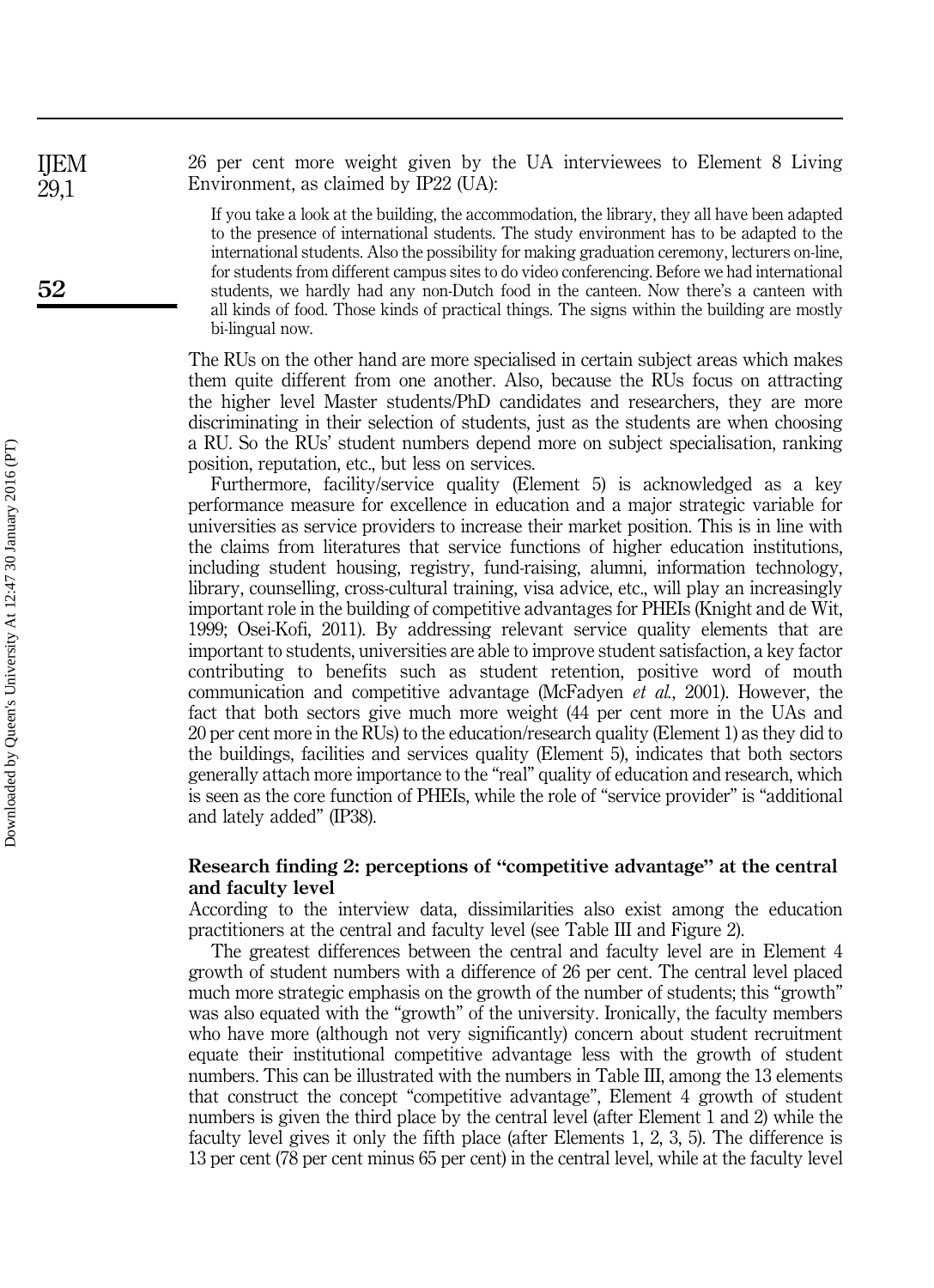|                                                | Central (CE)<br>$(\%)$ | Faculty (FA)<br>$\binom{0}{0}$ | Difference (CE-FA)<br>$(\%)$ | Competitive<br>advantage |
|------------------------------------------------|------------------------|--------------------------------|------------------------------|--------------------------|
| 1. Quality: education and/or research          | 78                     | 86                             | -8                           |                          |
| 2. Reputation/brand/image/attractiveness       | 76                     | 75                             |                              |                          |
| 3. Unique selling point, being different       | 65                     | 56                             | 9                            |                          |
| 4. Growth of student numbers                   | 65                     | 39                             | 26                           | 53                       |
| 5. Quality: buildings, facilities and services | 57                     | 42                             | 15                           |                          |
| 6. Ranking position                            | 35                     | 39                             | -4                           |                          |
| 7. International partnerships/cooperation      | 46                     | 25                             | 21                           |                          |
| 8. Geographic location/living environment      | 30                     | 28                             | 2                            | Table III.               |
| 9. Doing better, being the best                | 19                     | 33                             | $-14$                        | Data analysis on         |
| 10. Experiential knowledge                     | 30                     | 17                             | 13                           | "competitive             |
| 11. Competitive position of the Netherlands    | 24                     | 19                             | 5                            | advantage" along         |
| 12. Alumni network                             | 8                      | 11                             | -3                           | the job function         |
| 13. Accreditation certificate                  | 8                      | 0                              | 8                            | dimension                |





the difference is much greater (86 per cent minus 39 per cent  $=$  47 per cent). These interesting contrasts are explained by the interview data as IP32 (at faculty level) said:

As a teacher, you are not responsible for the number of students, that is what the central management cares. Your task is to strive for a good learning result of a students.

So faculty staff consider the number of students as an indicator of the success of marketing, but the student quality (not the quantity) as a much more important factor leading to real competitive advantage.

In Element 7 (Inter) national partnerships/cooperation, the difference is also noticeable. It is a general trend that Dutch PHEIs are working on establishing and/or intensifying (inter)national partnerships at institutional level. The existing partnerships at faculty level have been reviewed and selected; the information from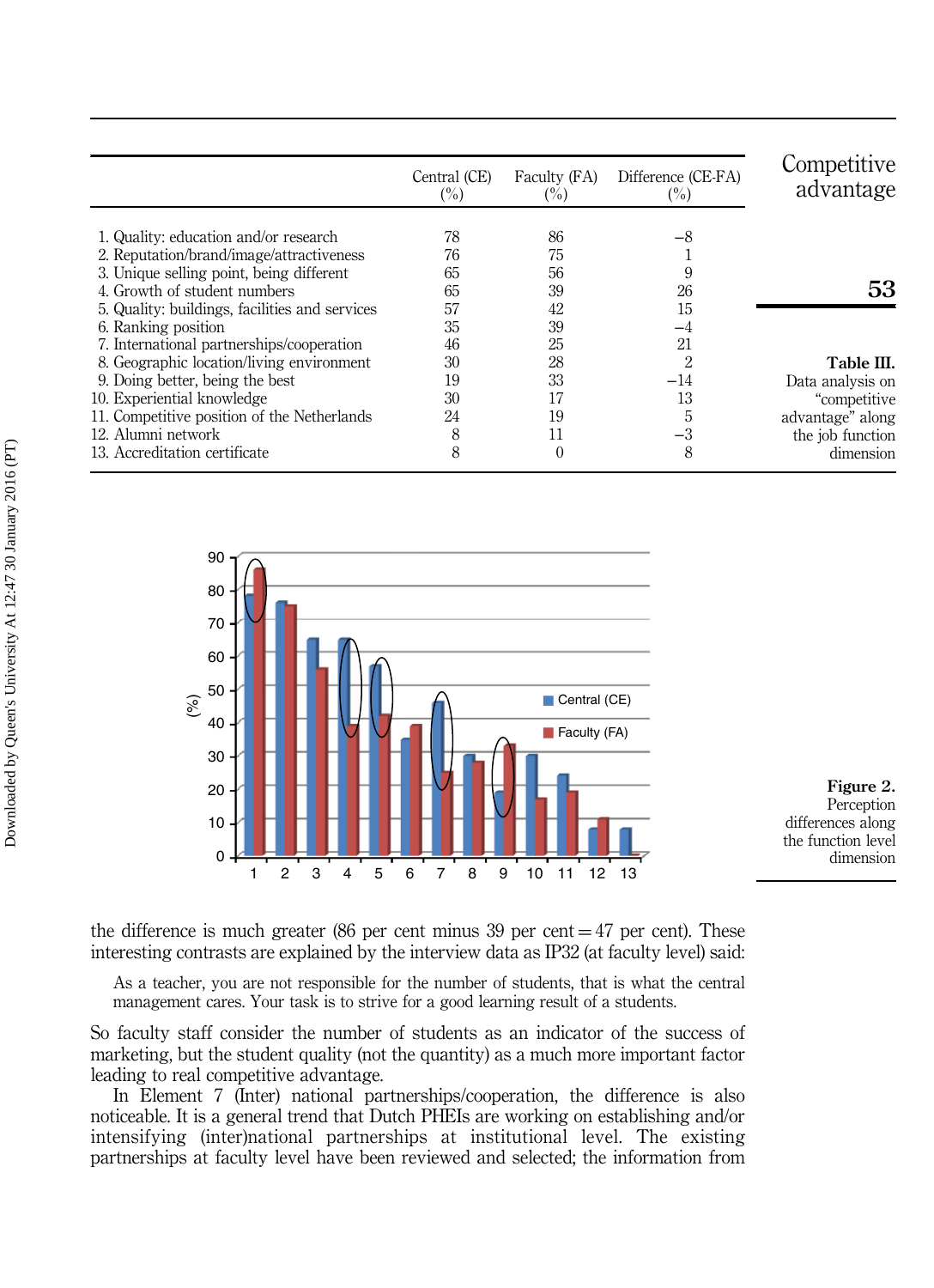the most active and fruitful partner institutions is communicated throughout the home institution. The effort of identifying key partners and intensifying the cooperation with the key partners, is for the purpose of searching for a match between institutions instead of one or two research groups/faculties, and generating more benefits from each partnership. The 21 per cent more weight being given by the central level than the faculty level can be explained, since the centralisation of international contacts is viewed by the central level as being positive for the institutional competitive advantage, but a considerable number of faculty staff view this "improvement" as being gained at the cost of personal contacts, which are seen by the faculties as the real source of competitive advantage. The following quotes may demonstrate this contrast:

We try to establish new partnerships in new markets between institutions, and be selective with the old partnerships. We need those that can offer us a broad possibility of cooperation with several faculties. Besides the benefit of getting more students from them, maybe in the future we can have joint programmes, we can exchange staff and students, we can do some joint research, we can become more famous via our partner universities, and we can borrow their credit to strengthen our market position in their home market (IP54, Central).

So far as I know, there is no international contact that was originally established by the marketing department. The international connections they have now all start from the existing contacts built up by individual teachers. A lot of them are personal relationships for many years. But since the central office started to take away all international contacts and move up to the central level, all the personal interests and commitment were lost. (IP38, Faculty)

Another interesting differences can be found in ranking Element 1 quality of education and/or research and Element 5 quality of buildings, facilities and services. Particularly, by addressing relevant service quality elements that are important to students, universities are able to improve student satisfaction, which is an important indicator for showing performance and attracting new students. The central level stressed (15 per cent more weight) the importance of facility and service quality in contributing to their institutional competitive advantage, to which the faculty members gave much less weight. Conversely, the faculty staff give 44 per cent more weight to the quality of education/research over the quality of facilities/services.

The last noticeable difference between the central and faculty level in perceiving "competitive advantage" is Element 9 doing better, being the best. This element covers the meaning of "doing better than others", "being excellent", "to be on the top", "to be the best", and "having a leading position" as expressed by the interviewees. Such terms imply a comparison of some sort of advantage, but without reference to a formal ranking system. Such an advantage can be the daily works satisfaction felt by the faculty staff, reading from the following quote:

We can really get the good students. [...] Honestly I do not know why they come, I guess simply because we do our job well. Can I call that competitive advantage? (IP2: faculty).

Unfortunately, as long as these feelings cannot be converted into measurable indicators for showing the outside world, it is viewed as less valuable by the central level. This might explain the 14 per cent less weight given by the central level than the faculty level:

To me good quality is our competitive advantage, it means satisfied students that can find a decent job easily with their degree. This is not written in any policy paper of this university, but this is what competitiveness should be end up with. (IP8: faculty).

54

IJEM 29,1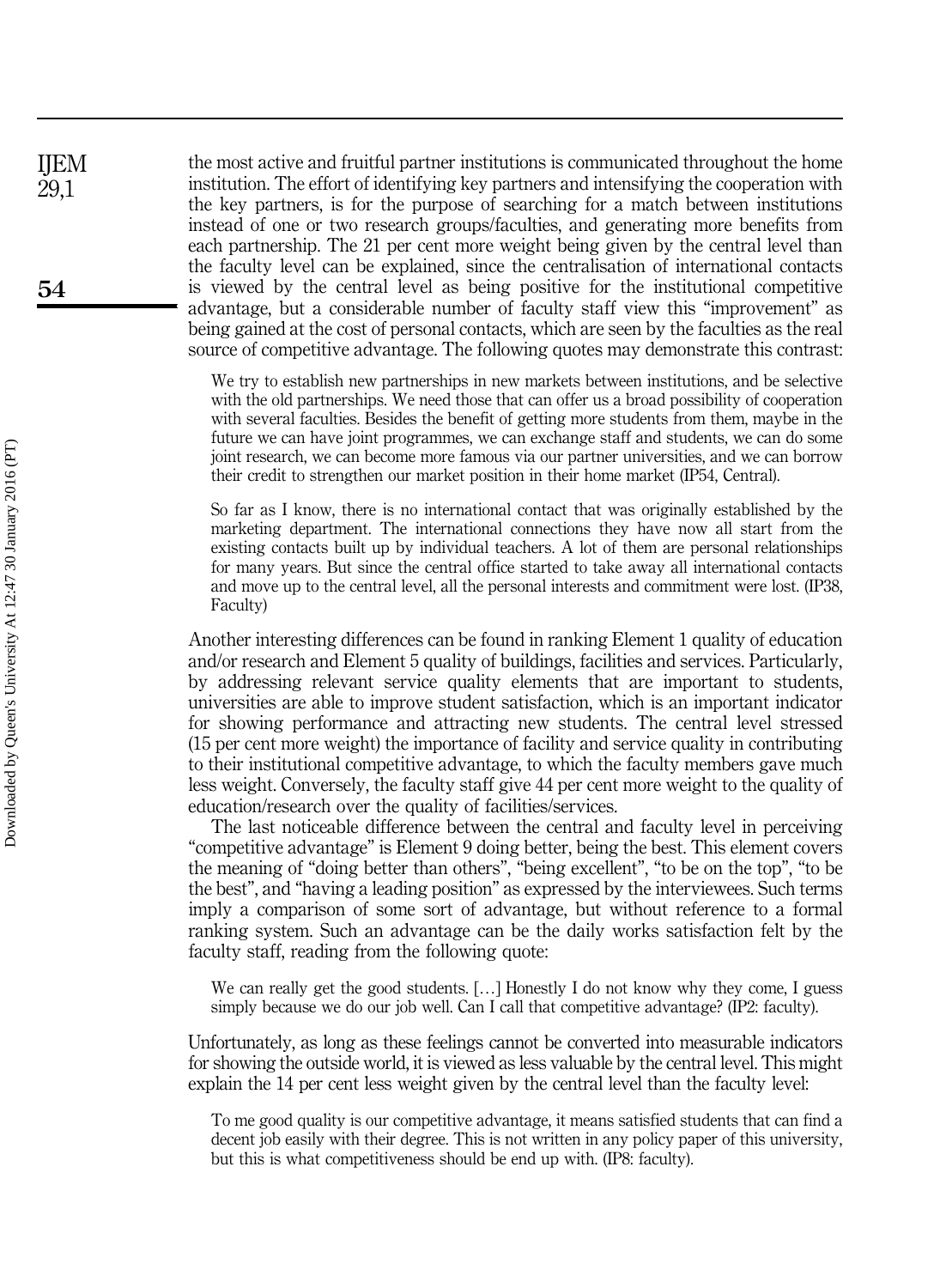#### Research finding 3: verifying the business concept "competitive advantage" in the public higher education context

The classification of education has been determined as a marketable service in a competitive environment, because it is based on the assumption that the education market is the same as a normal market (Mazzarol and Souta, 1999, 2008; Eckel, 2007). The point of this study is not to provide a new definition in what is an already crowded "competitive advantage" field, but to attempt to instil a previously missing sense of understanding the meanings given by education practitioners. Only after these meanings are clarified, does it become possible to verify this concept, that originated in the business sector, in the context of PHEIs.

#### Commonalities

Among these elements many commonalities can be found between the education and business ways of defining this term, for example: being better and/or unique (thinking of business terms like performance excellence, unique selling points), having a good reputation and recognisable name (in business term branding and marketing communication), increasing student numbers (like the size of customer group). Similarly, the competitive advantage of a PHEI is perceived to be heavily reliant on maintaining and improving their internal value which is decided by the external value judged in marketing terms like growth in student numbers, state-of-art buildings, upgrading in rankings, winning of prizes, employing prestigious professors, publishing in world leading journals, etc.

#### Two spectrums/sides of the same term

First, the fact that quality is seen as the most important element of "competitive advantage", does not differ much from the business literature (e.g. Broekhuis and Vos, 2003; Nyaga and Whipple, 2011). But the education practitioners make a distinction between education/research quality and service/facility quality, and weight them differently in their contribution to competitive advantage building. The central level stresses the importance of facilities and services quality in contributing to their institutional competitive advantages, to which the faculty members, especially the academics, gave much less weight. On the other hand, the faculty staff give more weight than the central level to the quality of education/research over the quality of facilities/services. Such distinction cannot be found in the business literature.

Second, two types of competition are identified by the interview data, namely, market competition and academic competition. Since competition is the drive to strive for competitive advantage, for coping with the market competition, anything that can contribute to the market position of a PHEI is emphasised and promoted. While academic competition is considered as being deeply rooted in the tradition of higher education institutions, market competition is viewed as having been introduced from the external environment and planted in the public higher education system in recent decades. Academic competition is seen as helpful for the education quality of PHEIs and the knowledge development of individuals because it is the academics' own will to strive for academic excellence, and the students' own decision to reach a higher level of learning. Market competition is not always experienced by the interviewee as advantageous for the development of PHEIs. Many of the interviewed educational practitioners shared their concerns that public education can be harmed if academic competition becomes subjected to market competition. In their view, academic **Competitive** advantage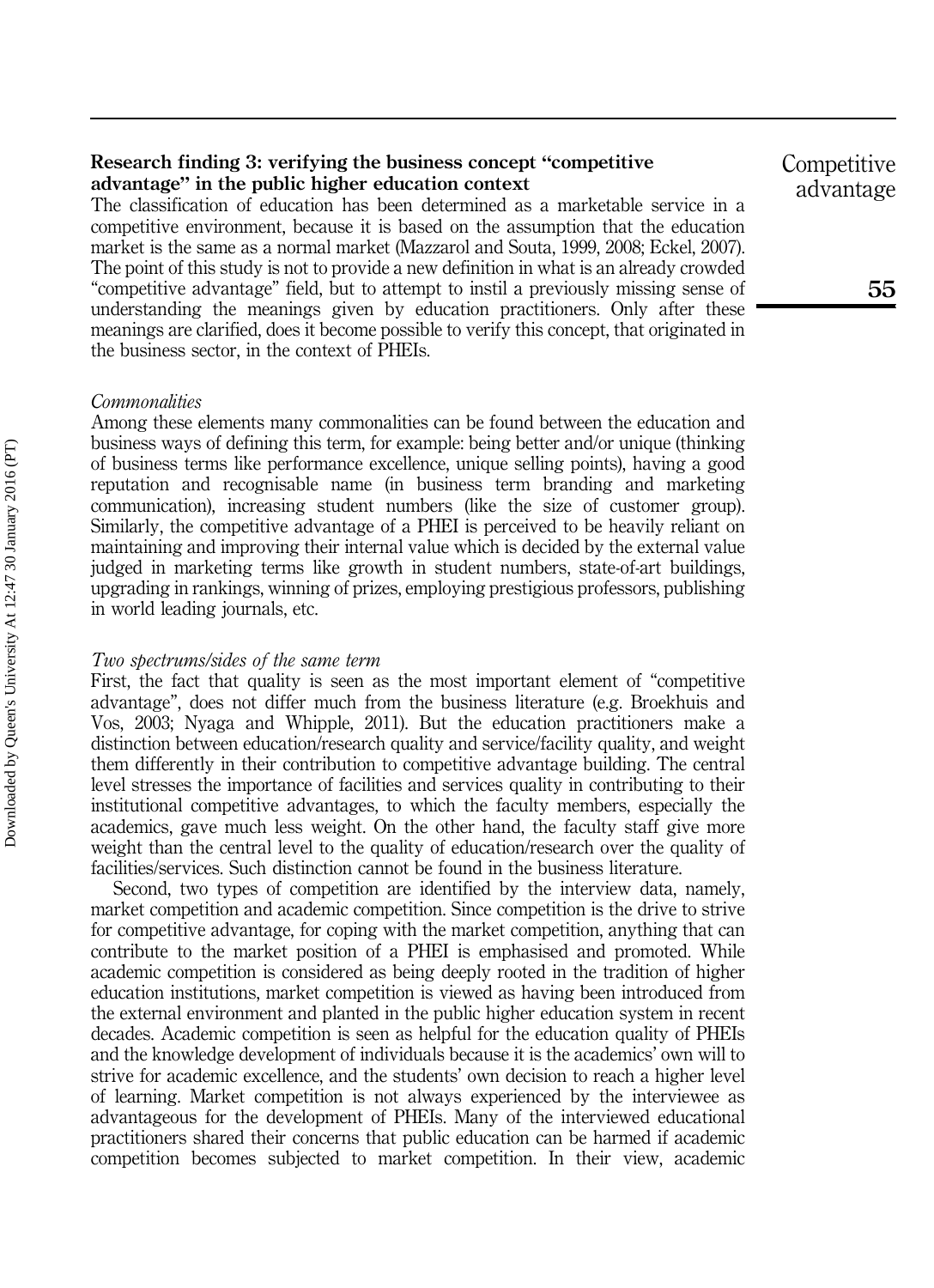competition is driven by academic rationales, in which social and cultural values of public education are kept as the priority when deciding what competitive advantage should be sought. However, market competition is driven by economic rationales. The primary goal of building competitive advantage is to realise superior economic values that are described by market position, market share, return on investment, financial accountability, etc.

Third, in the context of public education these two types of competition lead to two spectrums/sides of the same terms like "position" and "quality". Taking "position" as an example, in addition to the market position referred to by the business literature, a special aspect of "competitive advantage" – academic position – is identified in the PHEIs' context. The competitive position of PHEIs is mostly related by education literature to terms like "excellence", "reputation", "status", "prestige" (Marginson and Van der Wende, 2007; Kehm et al., 2008). However, the key question is the excellence, reputation, status and prestige of "what"? Without a clarification of this "what", these terms cannot be simply used interchangeably with similar terms such as "market position" defined in the business literature, because they are different in terms such as excellence in research, academic freedom and an intellectually stimulating environment, internal self-governance by academics over key aspects of academic life and adequate supportive facilities, as Altbach (2004) suggests.

Although these specific aspects are academic in nature, when used as competitive advantage, they are to be converted into marketing value. It means that they are recognised and acknowledged only when they can be demonstrated, and to challenge government to provide more funding, or for more students and scholars to come to study or work, as IP66 claimed:

"Competitive advantage" is not internally defined and decided by universities, but by the external parties. Only when it is recognised, appreciated and valued by external people, you may call it "competitive advantage". It has to be sellable.

#### Conclusions

The first question that this study aims to answer is to clarify the competitive advantages that PHEIs seek. According to the 73 practitioners interviewed, their institutions seek the following different but sometimes also inter-related "competitive advantages" in domestic and international markets. The second research question ranking the importance of various competitive advantages is answered by the percentage calculated based on the frequency of each element that was mentioned by the interviewees:

Element 1: quality of education and/or research (82 per cent);

Element 2: reputation/brand/image/attractiveness (75 per cent);

Element 3: unique selling point, being different (60 per cent);

Element 4: growth of student numbers (52 per cent);

Element 5: quality of facilities and services (49 per cent);

Element 6: ranking position (37 per cent);

Element 7: international partnerships/cooperation (36 per cent);

Element 8: geographic location/living environment (29 per cent);

Element 9: doing better, being the best (26 per cent);

Element 10: experiential knowledge (23 per cent);

Element 11: competitive position of the Netherlands (22 per cent);

Element 12: alumni network (10 per cent); and

Element 13: accreditation certificate (4 per cent).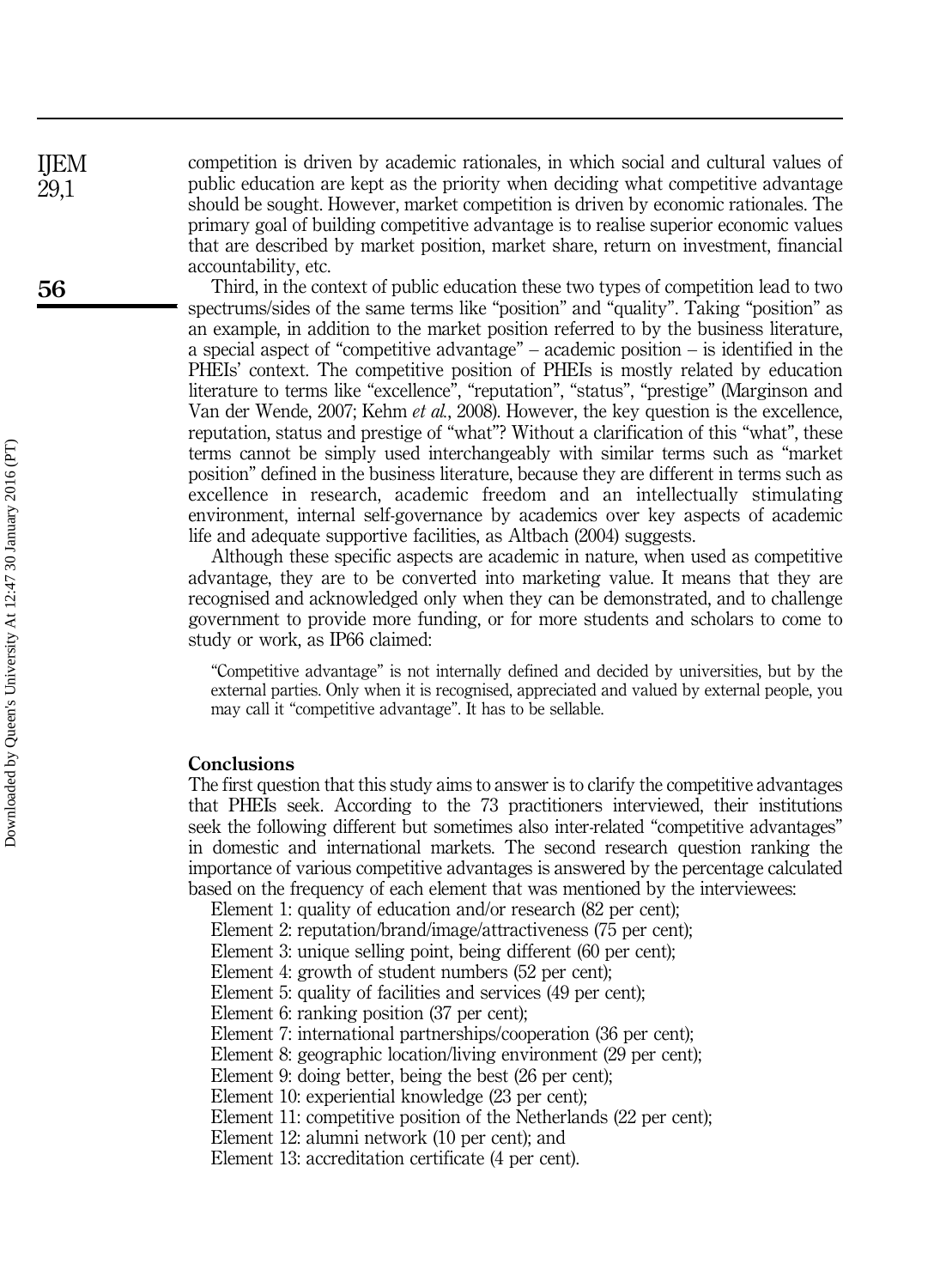The data analysis along the sectorial dimension shows that interviewees from both sectors have comparable views about what constitutes "competitive advantage". Among the 13 elements, eight are identified as being mentioned with similar frequencies in these two sectors. The main differences between the UA and RU sector regarding the understanding of "competitive advantage" come from the essential differences between the basic nature and functions of these two sectors. Consequently, RUs and the UAs seek different competitive advantages and value the same competitive advantage differently.

Along the job function dimension, data analysis reveals that nine from the 13 elements constructing "competitive advantage" are viewed similarly by different function groups. These differences illustrate a perception gap between the central and faculty level, which exists in valuing the number of students and the quality of education or service/facilities, structuralising strategic networks. The central level has the ambition and the strong will to improve their institutional competitive position in the (inter)national market, therefore, linking their institutional competitive advantages more with measurable and provable elements such as the growth of total student numbers, which is equalised with the institutional growth. In contrast, the faculty levels place much less emphasis on the growth in total student numbers, and more on student quality and learning outcomes.

Because the term "competitive advantage" originated in the business literature and the related marketing strategies are generally adopted by PHEIs, this paper sought to discuss further the applicability of this term in the context of PHEIs. Although educational practitioners express a general concern that striving for market position improvement increasingly overwhelms the traditional meaning of pure academic enhancement, they pointed out that today's "being competitive" has become a request from the external environment of PHEIs. The survival of their institutions depends on whether they can meet this request. It is true that PHEIs have to meet public requirements that may not have much value in the marketplace but are essential to local community and social developments, but many commercial activities and business management methods may provide the additional resources PHEIs can use to fulfil their public purpose (Eckel, 2007; Antikainen, 2010). It is also correct to argue that PHEIs do not only seek economic value, but view academic autonomy and status as an even more important goal in institutional decision making than financial reward (Slaughter and Leslie, 1997; Marginson and Considine, 2000; Enders et al., 2013), but it is hard to imagine that status, reputation and prestige would be viewed as PHEIs' competitive goals if they do not also deliver value for money. Therefore, these two types of competition are intertwined and reinforce each other in reality, rather than have been traditionally placed as paradoxical to each other.

This study shows that there are important differences between the perceptions of "competitive advantage" in different sectors (the UAs and RUs) and different job function levels (central and faculty). Recognising these differences may help PHEIs to design their competitive strategies according to their specific sectorial characteristics and implement these strategies more effectively by understanding the perception gaps between the central and faculty levels. A suggestion for future research would be a comparison of this research with similar research carried out in other European countries which investigate the commonalities and differences between the perceptions of "competitive advantage" in different political and social contexts. This would further validate the results of this study, but more importantly, such broader comparative studies would help to develop a more robust theorisation of this concept in the context of public higher education.

**Competitive** advantage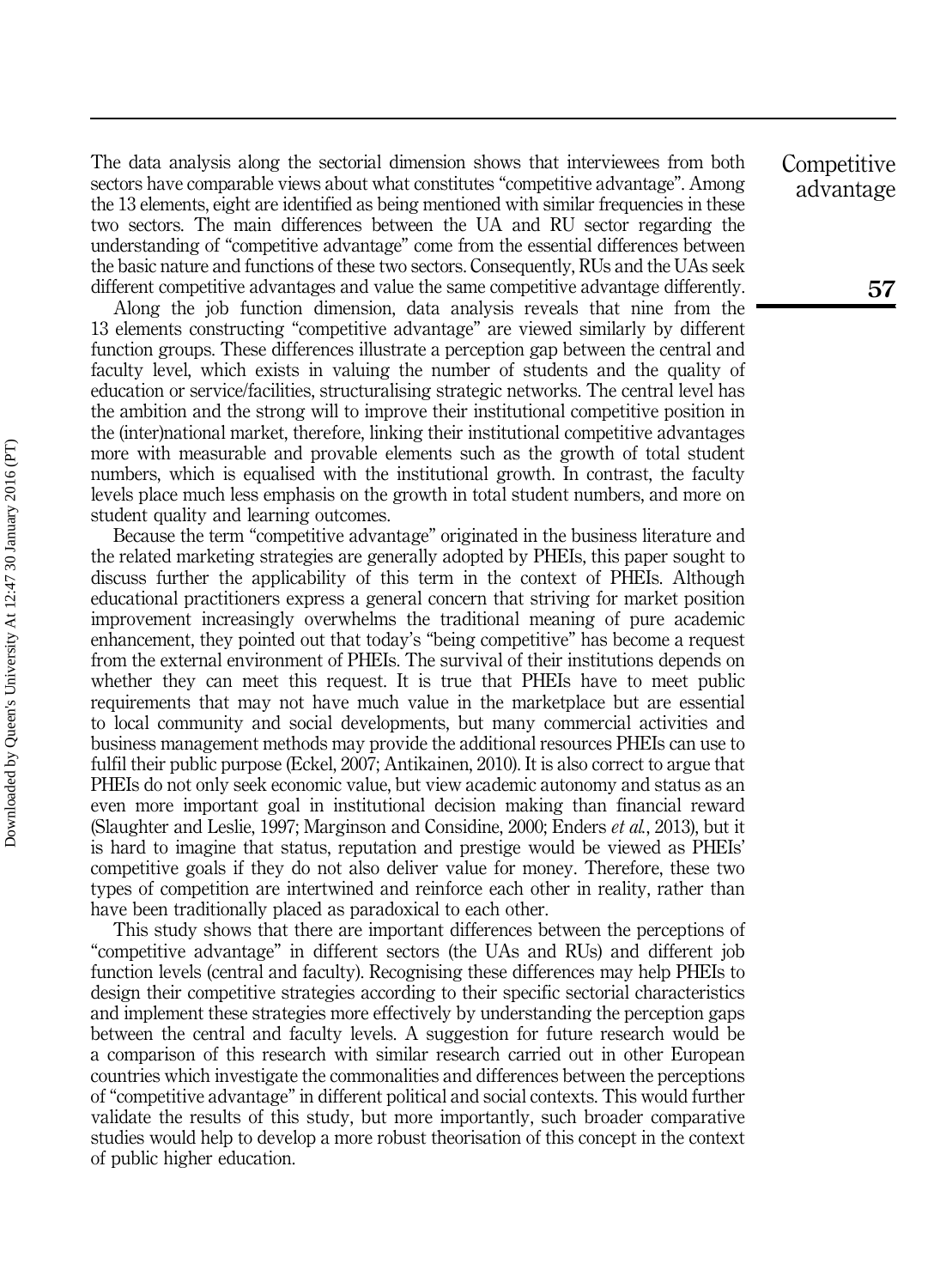| <b>IJEM</b> | References |
|-------------|------------|
|             |            |

29,1

58

- Adner, R. and Zemsky, P. (2006), "A demand-based perspective on sustainable competitive advantage", [Strategic Management Journal](http://www.emeraldinsight.com/action/showLinks?crossref=10.1002%2Fsmj.513&isi=000235508600002), Vol. 27 No. 3, pp. 215-239.
	- Altbach, P.G. (2004), The Costs And Benefits Of World Class Universities, [International Higher](http://www.emeraldinsight.com/action/showLinks?crossref=10.2307%2F40252583) [Education,](http://www.emeraldinsight.com/action/showLinks?crossref=10.2307%2F40252583) The Boston College Center for International Higher Education, March, available at: www.universite-toplum.org/text.php3?id=182 (accessed 9 January 2014).

Ansoff, I. (1965), Corporate Strategy, McGraw-Hill, New York, NY.

- Antikainen, A. (2010), "The capitalist state and education, the case of restructuring the nordic model", *[Current Sociology](http://www.emeraldinsight.com/action/showLinks?crossref=10.1177%2F0011392110367988&isi=000279408500002)*, Vol. 58 No. 4, pp. 530-550.
- Arambewela, R. and Hall, J. (2006), "A comparative analysis of international education satisfaction using servqual", Journal of Services Research, Vol. 6, July, pp. 141-163.
- Barney, J.B. and Arikan, A. (2001), "Resource-based view: origins and implications", in Hitt, M., Freeman, R. and Harrison, J. (Eds), The Blackwell Handbook of Strategic Management, Blackwell, Malden, MA, pp. 124-188.
- Broekhuis, M. and Vos, J.F.J. (2003), "Improving organizational sustainability using a quality perspective", available at: http://som.eldoc.ub.rug.nl/reports/themeA/2003/03A43/ (accessed 20 December 2013).
- Bryson, J.M., Ackermann, F. and Eden, C. (2007), "Putting the resource-based view of strategy and distinctive competencies to work in public organizations", *[Public Administration](http://www.emeraldinsight.com/action/showLinks?crossref=10.1111%2Fj.1540-6210.2007.00754.x&isi=000247173600010) [Review](http://www.emeraldinsight.com/action/showLinks?crossref=10.1111%2Fj.1540-6210.2007.00754.x&isi=000247173600010)*, Vol. 67 No. 4, pp. 702-717.
- Chan, W.W.Y. and Dimmock, C., (2008), "The internationalisation of universities: globalist, internationalist and translocalist model", *[Journal of Research in International Education](http://www.emeraldinsight.com/action/showLinks?crossref=10.1177%2F1475240908091304)*, Vol. 7 No. 2, pp. 184-204.
- Charmaz, K. (2000), "Grounded theory: objectivist and constructivist methods", in Denzin, N.K. and Lincoln, Y.S. (Eds), Handbook of Qualitative Research, Sage Publications, Thousand Oaks, CA, pp. 509-535.
- Cheung, H.Y. and Chan, A.W.H. (2010), "Education and competitive economy: how do cultural dimensions fit in?", *[Higher Education](http://www.emeraldinsight.com/action/showLinks?crossref=10.1007%2Fs10734-009-9263-4&isi=000275549100001)*, Vol. 59 No. 5, pp. 525-541.
- De Boer, H.F. and Goedegebuure, L. (2007), "'Modern' governance and codes of conduct in Dutch higher education", *[Higher Education Research & Development](http://www.emeraldinsight.com/action/showLinks?crossref=10.1080%2F07294360601166802)*, Vol. 26 No. 1, pp. 45-55.
- De Boer, H.F., Enders, J. and Leisyte, L. (2007), "Public sector reform in Dutch higher education: the organizational transformation of the university", *[Public Administration](http://www.emeraldinsight.com/action/showLinks?crossref=10.1111%2Fj.1467-9299.2007.00632.x&isi=000245628400003)*, Vol. 85 No. 1, pp. 27-46.
- De Boer, H.F., Kolster, R. and Vossensteyn, H. (2010), "Motives underlying bachelors-masters transitions: the case of Dutch degree stackers", *[Higher Education Policy](http://www.emeraldinsight.com/action/showLinks?crossref=10.1057%2Fhep.2010.14)*, Vol. 23 No. 3, pp. 381-396.
- Drazin, R. and van de Ven, A.H. (1985), "Alternative forms of fit in contingency theory", [Administrative Science Quarterly](http://www.emeraldinsight.com/action/showLinks?crossref=10.2307%2F2392695&isi=A1986A675600004), Vol. 30 No. 4, pp. 514-539.
- Eckel, P.D. (2007), "Redefining competition constructively: the challenges of privatisation, competition and market-based state policy in the United States", *[Higher Education](http://www.emeraldinsight.com/action/showLinks?crossref=10.1787%2Fhemp-v19-art5-en)* [Management and Policy](http://www.emeraldinsight.com/action/showLinks?crossref=10.1787%2Fhemp-v19-art5-en), Vol. 19 No. 1, pp. 1-17.
- Edwards, J. (2007), "Challenges and opportunities for the internationalization of higher education in the coming decade: planned and opportunistic initiatives in American institutions", **[Journal of Studies in International Education](http://www.emeraldinsight.com/action/showLinks?crossref=10.1177%2F1028315307303920), Vol. 11 Nos 3/4, pp. 373-381.**
- Enders, J., de Boer, H. and Weyer, E. (2013), "Regulatory autonomy and performance: the reform of higher education re-visited", [Higher Education](http://www.emeraldinsight.com/action/showLinks?crossref=10.1007%2Fs10734-012-9578-4&isi=000314505900002), Vol. 65 No. 1, pp. 5-23.
- Erickson, R.A. (2012), "Geography and the changing landscape of higher education", [Journal of Geography in Higher Education](http://www.emeraldinsight.com/action/showLinks?crossref=10.1080%2F03098265.2012.651350&isi=000302022300002), Vol. 36 No. 1, pp. 9-24.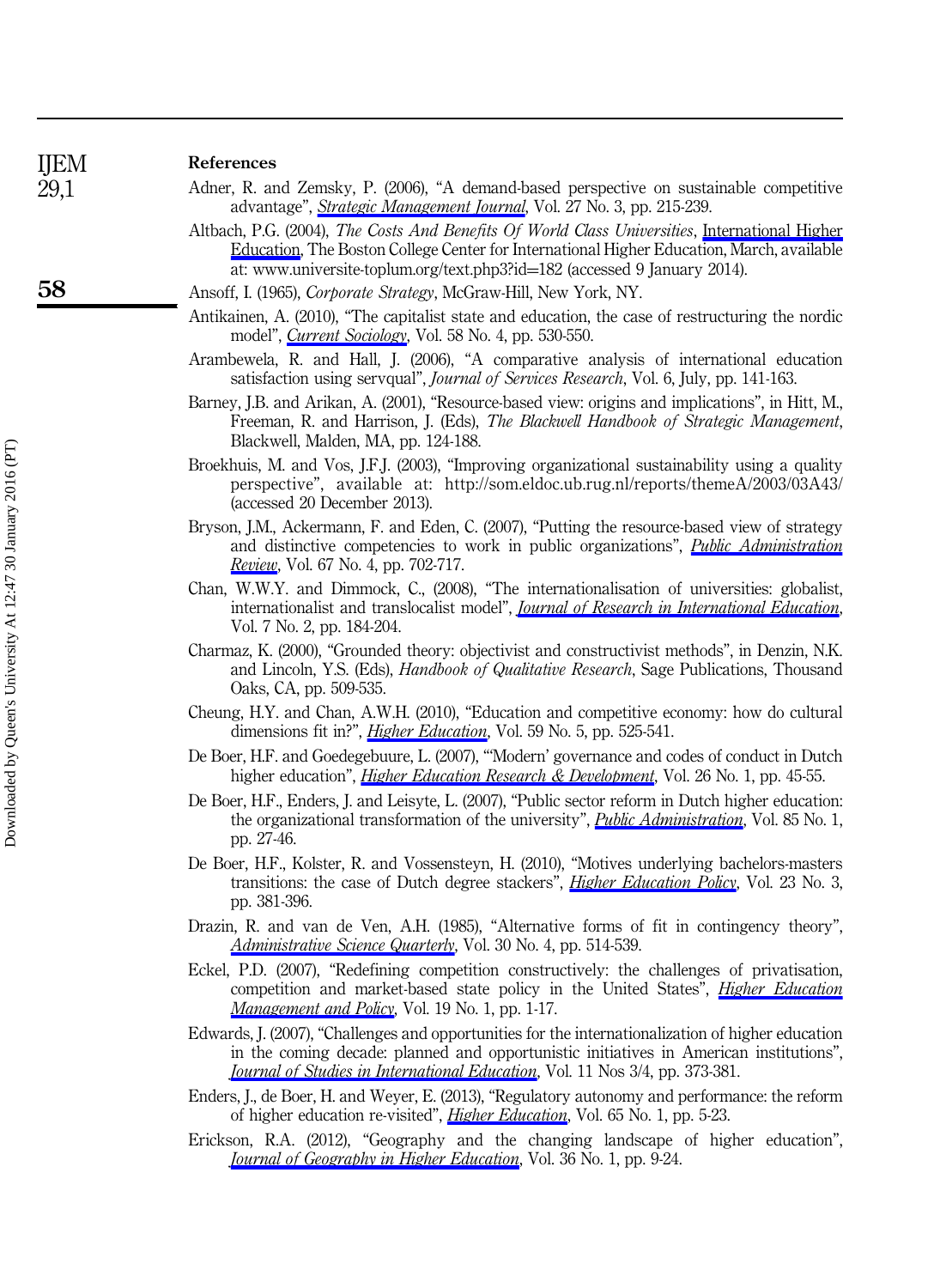- Goedegebuure, L.C.J. (1992), "Grapes, grain and grey cats: binary dynamics in Dutch higher education", *[European Journal of Education](http://www.emeraldinsight.com/action/showLinks?crossref=10.2307%2F1502663)*, Vol. 27 Nos 1/2, pp. 57-68.
- Greve, H.R. (2009), "Bigger and safer: the diffusion of competitive advantage", *[Strategic](http://www.emeraldinsight.com/action/showLinks?crossref=10.1002%2Fsmj.721&isi=000261646200001)* [Management Journal](http://www.emeraldinsight.com/action/showLinks?crossref=10.1002%2Fsmj.721&isi=000261646200001), Vol. 30 No. 1, pp. 1-23.
- Huisman, J. (2007), "Research on the internationalisation of Higher education: the state of the art", paper presented at the seminar on the Internationalisation of Higher Education, Department of Education, University of Bath, Bath.
- Jenster, P.V. (1987), "Using critical success factors in planning", [Long Range Planning](http://www.emeraldinsight.com/action/showLinks?crossref=10.1016%2F0024-6301%2887%2990160-9&isi=A1987J478800010), Vol. 20 No. 4, pp. 102-210.
- Jiang, X. (2008), "Towards the internationalisation of higher education from a critical perspective", *[Journal of Further and Higher Education](http://www.emeraldinsight.com/action/showLinks?crossref=10.1080%2F03098770802395561)*, Vol. 32 No. 4, pp. 347-358.
- Johnson, G. and Scholes, K. (2002), Exploring Corporate Strategy, 6th ed., Financial Times Prentice Hall, Harlow.
- Kehm, B.M., Huisman, J. and Stensaker, B. (2008), The European Higher Education Area: Perspectives on a Moving Target, Sense Publishers, Rotterdam.
- Kim, T. (2009), "Transnational academic mobility, internationalisation and inter-culturality in higher education", *[Intercultural Education](http://www.emeraldinsight.com/action/showLinks?crossref=10.1080%2F14675980903371241)*, Vol. 20 No. 5, pp. 395-405.
- Kirp, D. (2004), Shakespeare, Einstein and the Bottom-Line: The Marketing of Higher Education, Harvard University Press, Cambridge.
- Knight, J. (2003), "Updated internationalization definition", International Higher Education, Vol. 33 No. 6, pp. 2-3.
- Knight, J. (2004), "Internationalization remodeled: definition, approaches, and rationales", **[Journal of Studies in International Education](http://www.emeraldinsight.com/action/showLinks?crossref=10.1177%2F1028315303260832), Vol. 8 No. 1, pp. 5-31.**
- Knight, J. (2011), "Education hubs: a fad, a brand, an innovation?", *[Journal of Studies in](http://www.emeraldinsight.com/action/showLinks?crossref=10.1177%2F1028315311398046)* [International Education](http://www.emeraldinsight.com/action/showLinks?crossref=10.1177%2F1028315311398046), Vol. 15 No. 3, pp. 221-240.
- Knight, J. and de Wit, H. (Eds) (1999), *Quality and Internationalisation of Higher Education*, OECD Paris.
- Lash, J. and Wellington, F. (2007). "Competitive advantage, on a warming planet", *Harvard* Business Review, Vol. 85 No. 3, pp. 95-102.
- Larsen, I.M., Maassen, P. and Stensaker, B. (2009), "For basic dilemmas in university governance reform", *[Higher Education Management and Policy](http://www.emeraldinsight.com/action/showLinks?crossref=10.1787%2Fhemp-21-5ksdxgpdnds1)*, Vol. 21 No. 3, pp. 1-18.
- Leisyte, L., Enders, J. and De Boer, H. (2008), "The freedom to set research agendas illusion and reality of the research units in the Dutch universities", *[Higher Education Policy](http://www.emeraldinsight.com/action/showLinks?crossref=10.1057%2Fhep.2008.14)*, Vol. 21 No. 3, pp. 377-391.
- Lepori, B. and Kyvik, S. (2010), "The research mission of universities of applied sciences and the future configuration of higher education systems in Europe", *[Higher Education Policy](http://www.emeraldinsight.com/action/showLinks?crossref=10.1057%2Fhep.2010.11)*, Vol. 23 No. 3, pp. 295-316.
- Lovegrove, B. and Clarke, J. (2008), "The dilemma of the modern university in balancing competitive agendas: the USQ experience", *Higher Education Management and Policy*, Vol. 20 No. 2, pp. 1-14.
- Luijten-Lub, A., van der Wende, M.C. and Huisman, J. (2005), "On cooperation and competition: a comparative analysis of national policies for internationalisation of higher education in seven Western European countries", *[Journal of Studies in International Education](http://www.emeraldinsight.com/action/showLinks?crossref=10.1177%2F1028315305276092)*, Vol. 9 No. 2, pp. 147-163.
- Lynch, R. and Baines, P. (2004), "Strategy development in UK higher education: towards resource-based competitive advantages", *[Journal of Higher Education Policy and](http://www.emeraldinsight.com/action/showLinks?crossref=10.1080%2F1360080042000218249)* [Management](http://www.emeraldinsight.com/action/showLinks?crossref=10.1080%2F1360080042000218249), Vol. 26 No. 2, pp. 171-187.

**Competitive** advantage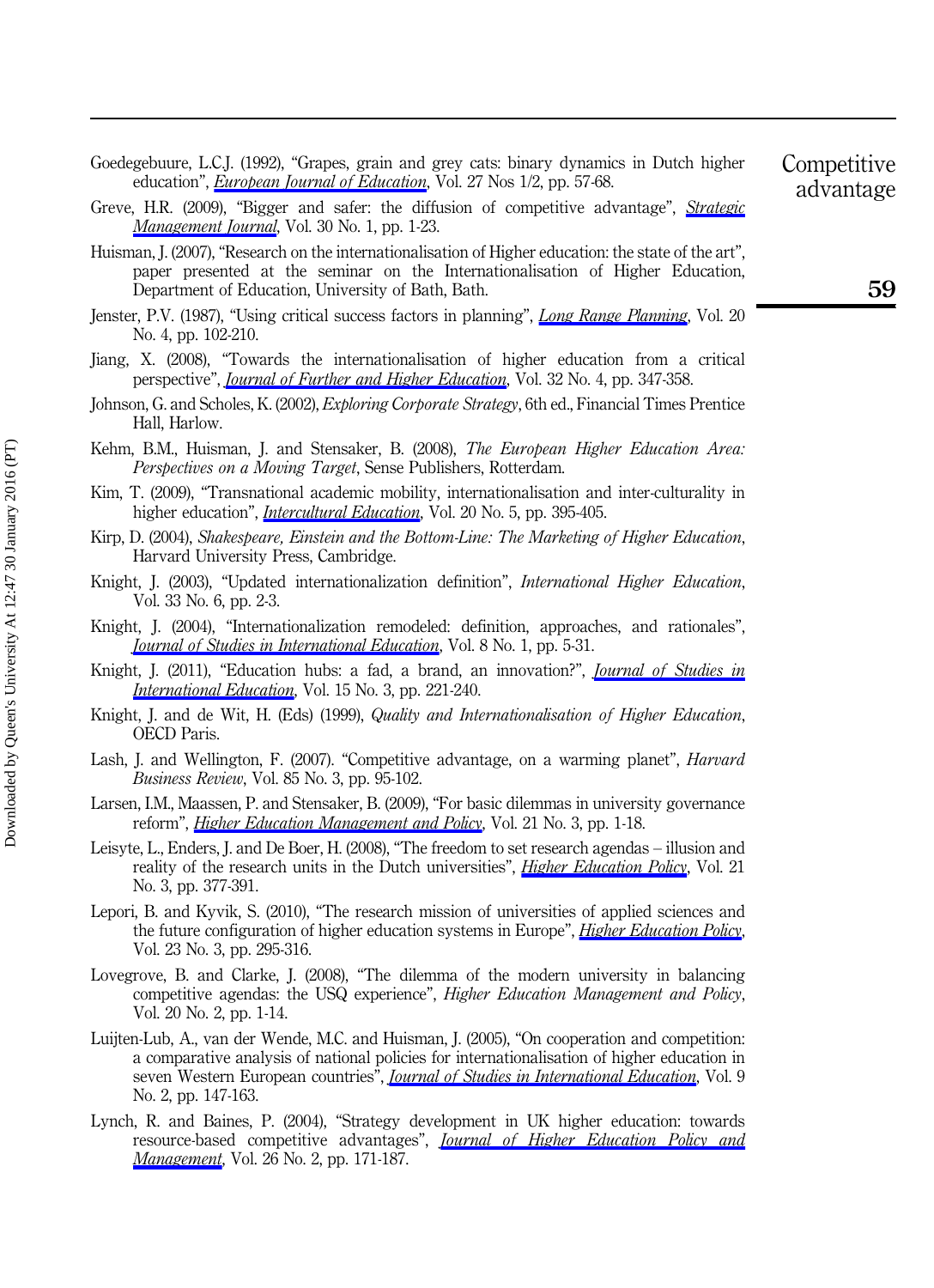| <b>IJEM</b><br>29,1 | McCann, T.V. and Clark, E. (2003), "A grounded theory study of the role that nurses play in<br>increasing clients' willingness to access community mental health services", <i>International</i><br><b>Journal of Mental Health Nursing, Vol. 12 No. 4, pp. 279-287.</b> |
|---------------------|--------------------------------------------------------------------------------------------------------------------------------------------------------------------------------------------------------------------------------------------------------------------------|
|                     | McFadyen, K., Harrison. J., Stephen, K.J. and Scott, D. (2001), "Measuring service quality in a<br>corporatised public sector environment", Journal of Nonprofit and Public Sector Marketing,<br>Vol. 14 No. 2, pp. 34-48.                                               |
| 60                  | Marginson, S. (2007), "University mission and identity for a post post-public era" <i>Higher</i><br><i>Education Research &amp; Development</i> , Vol. 26 No. 1, pp. 117-131.                                                                                            |
|                     | Marginson, S. and Considine, M., (2000), The Enterprise University: Power, Governance and<br>Reinvention in Australia, Cambridge University Press, New York, NY.                                                                                                         |
|                     | Marginson, S. and van der Wende, M.C. (2007), "To rank or to be ranked: the impact of global<br>rankings in higher education", <i>Journal of Studies in International Education</i> , Vol. 11<br>Nos 3/4, pp. 306-329.                                                   |
|                     | Martin, V. and Lázaro, L.M. (2011), "The race to educational reform in the USA: the race to the<br>top", <i>Language and Education</i> , Vol. 25 No. 6, pp. 479-490.                                                                                                     |
|                     | Mazzarol, T. and Soutar, G.N. (1999), "Sustainable competitive advantage for educational<br>institutions: a suggested model", <i>The International Journal of Educational Management</i> ,<br>Vol. 13 No. 6, pp. 287-300.                                                |
|                     | Mazzarol, T. and Souta, G.N. (2008), "Strategy matters: strategic positioning and performance in<br>the education service sector", <i>International Journal of Nonbrofit and Voluntary Sector</i><br><i>Marketing</i> , Vol. 13 No. 2, pp. 141-151.                      |
|                     | Mooney, A. (2007), "Core competence, distinctive competence, and competitive advantage: what is<br>the difference?", <i>Journal of Education for Business</i> , Vol. 83 No. 2, pp. 110-115.                                                                              |
|                     | Naidoo, V. (2010), "From ivory towers to international business are universities export ready in<br>their recruitment of international students?", <i>Journal of Studies in International Education</i> ,<br>Vol. 14 No. 1, pp. 5-28.                                    |
|                     | Nuffic (2011a), "Instellingen overschatten sociale media (in English: institutions overestimate<br>social media)", Tranfer, Vol. 19 No. 2, p. 7.                                                                                                                         |
|                     | Nuffic (2011b), "Selectie is in Europa heel normal (in english: selection in Europe in quite normal",<br><i>Transfer</i> , Vol. 19 No. 2, pp. 8-11.                                                                                                                      |
|                     | Nyaga, G.N. and Whipple, J.M. (2011), "Relationship quality and performance outcomes:<br>achieving a sustainable competitive advantage", <i>Journal of Business Logistics</i> , Vol. 32 No. 4,<br>pp. 345-360.                                                           |
|                     | Osei-Kofi, N. (2011), "Junior faculty of color in the corporate university: implications of<br>neoliberalism and neoconservatism on research, teaching and service", Critical Studies in<br><i>Education</i> , Vol. 53 No. 2, pp. 229-244.                               |
|                     | Peterson, E.A. (2013), "Compliance and ethics programs: competitive advantage through the law",<br>Journal of Management and Governance, Vol. 17, pp. 1027-1045.                                                                                                         |

Downloaded by Queen's University At 12:47 30 January 2016 (PT) Downloaded by Queen's University At 12:47 30 January 2016 (PT)

- Porter, M.E. (1980), [Competitive Strategy](http://www.emeraldinsight.com/action/showLinks?system=10.1108%2Feb025476), Free Press, New York, NY.
- Powell, T.C. (2001), "Competitive advantage: logical and philosophical considerations", [Strategic](http://www.emeraldinsight.com/action/showLinks?crossref=10.1002%2Fsmj.173&isi=000170638700004) [Management Journal](http://www.emeraldinsight.com/action/showLinks?crossref=10.1002%2Fsmj.173&isi=000170638700004), Vol. 22 No. 9, pp. 875-888.
- Pratt, G. and Poole, D. (1999-2000), "Global corporations "R" us? The impacts of globalisation on Australian universities", Australian Universities Review, Vols 2/1, pp. 16-23.
- Reeves, M. and Deimler, M. (2011), "Adaptability, the new competitive advantage", Harvard Business Review, Vol. 89 Nos 7/8, pp. 135-141.
- Slaughter, S. and Leslie, L. L., (1997), Academic Capitalism: Politics, Policies, and the Entrepreneurial University, John Kopkins University Press, Baltimore.